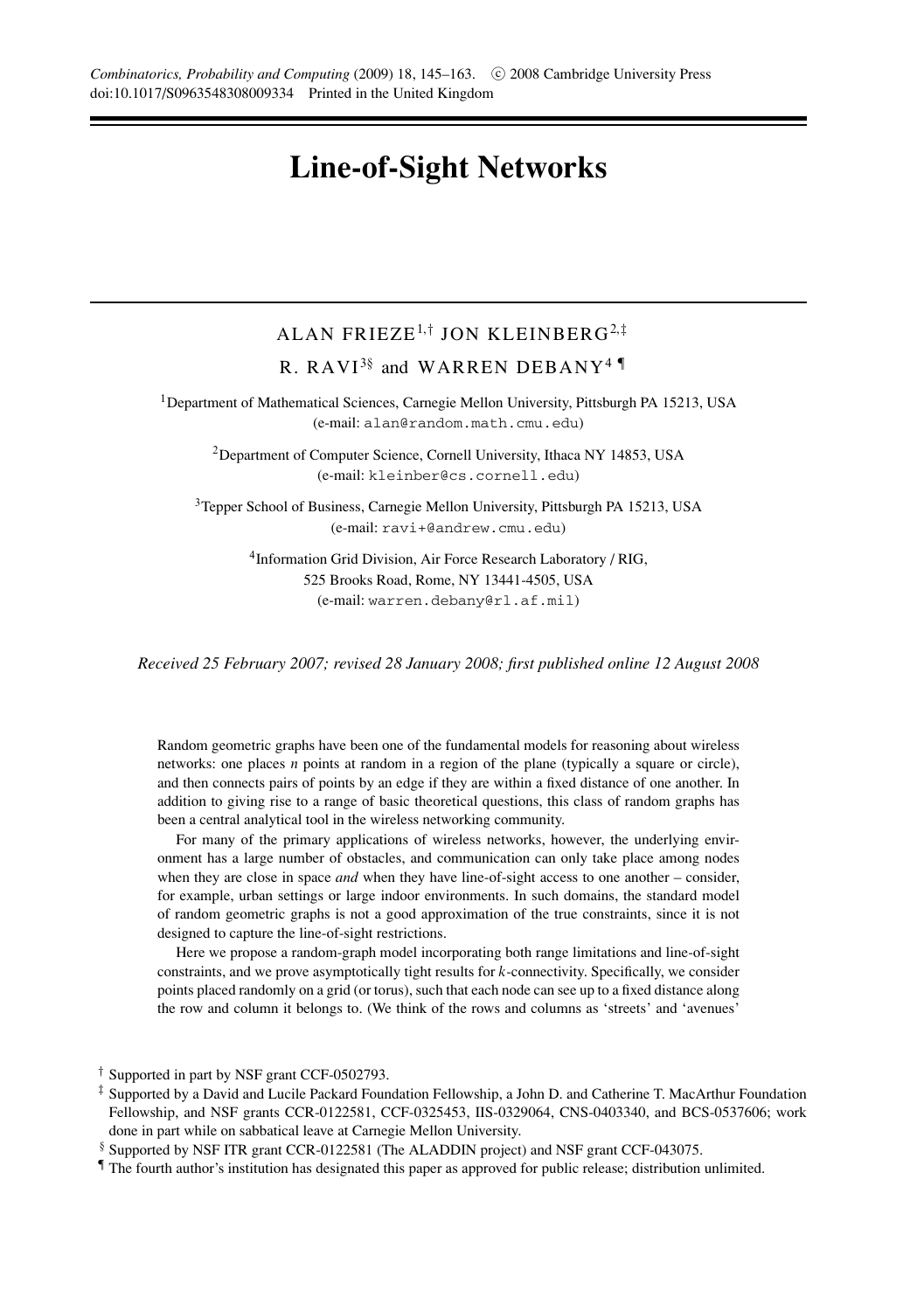among a regularly spaced array of obstructions.) Further, we show that when the probability of node placement is a constant factor larger than the threshold for connectivity, near-shortest paths between pairs of nodes can be found, with high probability, by an algorithm using only local information. In addition to analysing connectivity and *k*-connectivity, we also study the emergence of a giant component, as well an approximation question, in which we seek to connect a set of given nodes in such an environment by adding a small set of additional 'relay' nodes.

# **1. Introduction**

Most of today's approaches to wireless computing and communications are built on architectures where base stations connect the wireless devices to a supporting infrastructure. However, since the overwhelming trend is to transmit information in packets, over standard protocols, a dominant focus in the wireless research community is on more decentralized approaches where nodes cooperate to relay packets on behalf of other nodes. This focus is at the heart of current work on mobile *ad hoc* networks (MANETs) [19, 20].

Such networks can be viewed as consisting of a collection of nodes, representing wireless devices, positioned at various points in some physical region. The (wireless) 'links' of the network, joining pairs of nodes that can directly communicate with one another, are predominantly short-range and constrained by line of sight; this is an inevitable result of the scarcity of radio frequency (RF) spectrum and physical constraints on the propagation of RF and optical signals. The ways in which these physical limits on direct communication affect the overall performance of the network is a fundamental issue that motivates much of the theoretical work in this area.

**Random geometric graphs.** Given this framework, random geometric graphs have emerged as a dominant model for theoretical analysis of distributed wireless networks. One places *n* points uniformly at random in a geometric region (typically a disc or a square), and then, for a *range parameter r*, one connects each pair of nodes that are within distance *r* of one another. This model is the subject of a recent book by Penrose [22], and we refer the reader there for extensive background; we also note that the enormously influential work of Gupta and Kumar on the capacity of wireless networks is framed in this model as well [15, 16].

One of the most basic questions is to determine how the probability of connectivity of a random geometric graph depends on the number of nodes *n* and the range parameter *r*. A canonical result here is the following theorem of Penrose [21]. If we place *n* points uniformly at random in a unit square, and then continuously increase the range parameter *r*, with high probability the resulting geometric graph becomes *k*-connected at the smallest value of *r* for which there are no nodes of degree  $\lt k$ . In other words, the graph becomes *k*-connected at the moment that all trivial obstacles to *k*-connectivity (*i.e.*, low-degree nodes) disappear. An analogous type of result is familiar from the theory of classical Erdős–Rényi random-graph models, e.g., Bollobás [4]. (For further results and discussion concerning thresholds for properties in random geometric graphs, see Goel, Rai and Krishnamachari [13].)

For modelling distributed wireless networks, the assumption of random node placement has proved to be a reasonable abstraction for the lack of structure in node locations, given that most frameworks for *ad hoc* networks assume some arbitrary initial 'scattering' of nodes, or that nodes reach their positions as a result of arbitrary mobility. More problematic is the fact that the analysis takes place in regions with no obstructions – in other words, that a node can communicate with *all* other nodes within distance *r*. This is at odds with the underlying constraints in many applications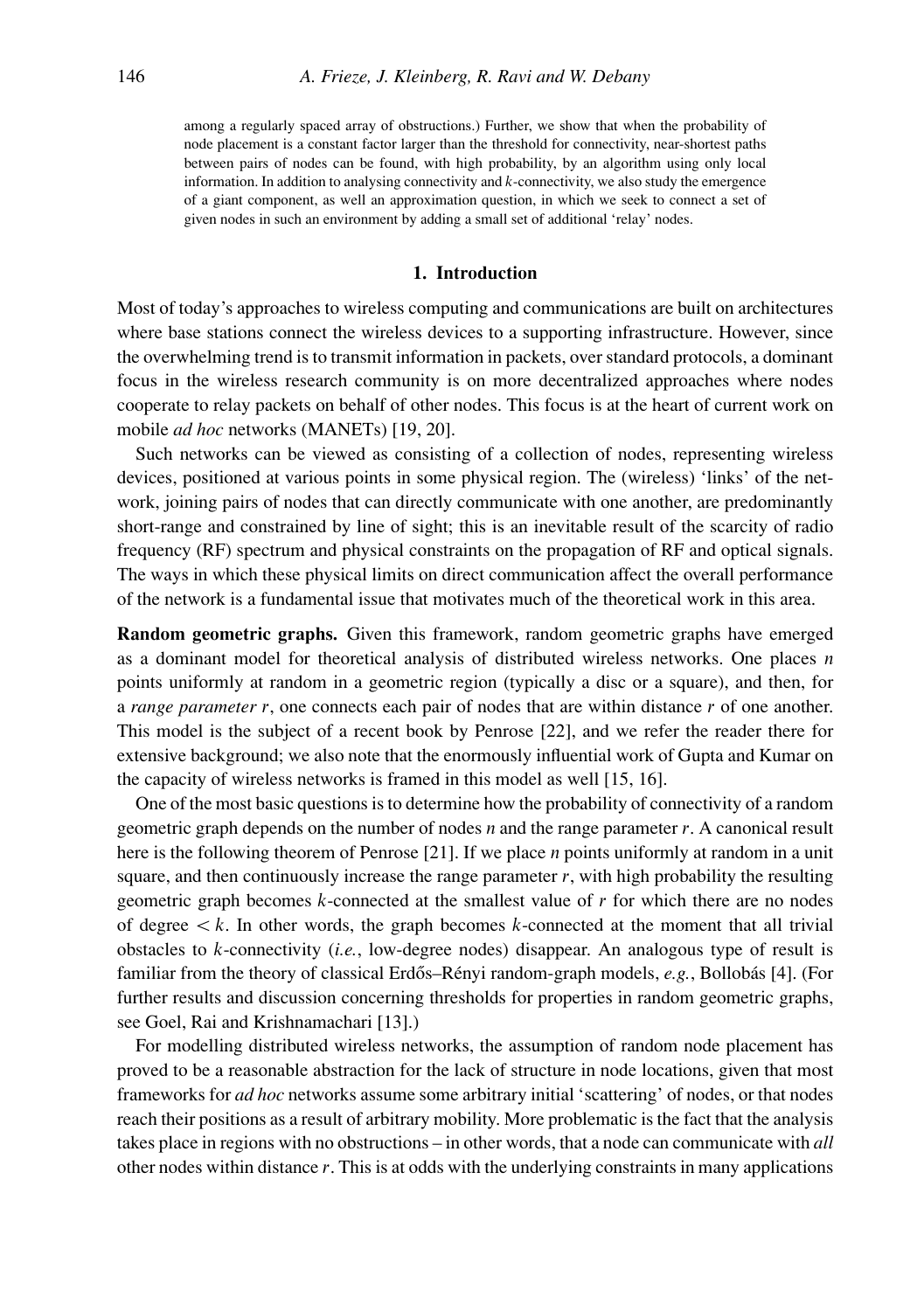of distributed wireless networks, where there can generally be a large number of obstructions limiting communication between nearby nodes due to a lack of direct line-of-sight contact.

In other words, while random geometric graphs model wireless networks in open spaces, we lack a corresponding model for wireless networks in some of their most common domains: urban settings, large indoor environments, or any other context in which there are obstacles limiting visibility. With such a model would come the ability to address a range of basic theoretical problems. In particular, we are guided by the following genre of question:

How do connectivity and other structural properties of random geometric graphs change once we introduce line-of-sight constraints?

An understanding of such issues could help provide a framework for reasoning more generally about the performance of distributed wireless networks in obstructed environments.

**The present work: Connectivity in line-of-sight networks.** In this paper, we propose a random-graph model incorporating both range limitations and line-of-sight constraints, and we prove asymptotically tight results for *k*-connectivity. We also consider related structural questions, including the emergence of a giant component, as well as some of the algorithmic issues raised by the model.

To motivate the model, consider a stylized abstraction of limited-range wireless communication in an urban environment: there are *n* streets running east-west, *n* avenues running northsouth, and wireless nodes can be placed at intersections of streets and avenues. Each node has *range*  $\omega$  – it can see up to  $\omega$  blocks north and south along the avenue it lies on, and up to  $\omega$ blocks east and west along the street it lies on.

More concretely, we have an underlying set *T* of lattice points  $\{(x, y) : x, y \in \{1, 2, ..., n\}\}.$ We measure distance using the  $\ell_1$  metric, though to prevent complications arising from boundary effects in this presentation, we define the distance between points as though they form a torus:

$$
d((x, y), (x', y')) = \min(|x - x'|, n - |x - x'|) + \min(|y - y'|, n - |y - y'|).
$$

For a specified *range parameter ω*, we say that two points are *mutually visible* if they are in the same row or the same column of the torus, and if they are within distance at most  $\omega$  from one another. We view the range  $\omega$  as implicitly being a function of *n*, and in this paper we will make the assumption that  $\omega$  is asymptotically bounded below by ln *n* and above by some polynomial in *n*; specifically, we assume  $\ln n = o(\omega)$  and that  $\omega = O(n^{\delta})$  for a value of  $\delta < 1$  to be specified below.

We now study the random graph *G* that results if, for some *placement probability*  $p > 0$ , we locate a node at each point of *T* independently with probability *p*, and then connect those pairs of nodes that are mutually visible. As *p* increases, the torus becomes more crowded with nodes, and the resulting graph *G* is more likely to be connected. Our main result states, roughly, that the smallest value of *p* at which *G* becomes *k*-connected with high probability is asymptotically the same as the smallest value of  $p$  at which the minimum degree in  $G$  is  $k$  with high probability.

More concretely, for a critical value of the placement probability  $p^* = O(\frac{\ln n}{\omega})$ , we find that in an interval of width  $O(\frac{1}{\omega})$  around  $p^*$ , the random graph *G* goes from being *k*-connected with arbitrarily small probability to being *k*-connected with probability arbitrarily close to 1. Moreover, the probability that *G* has no nodes of degree *< k* undergoes a comparable transition in a corresponding interval around *p*<sup>∗</sup>. We state this theorem about *k*-connectivity as follows.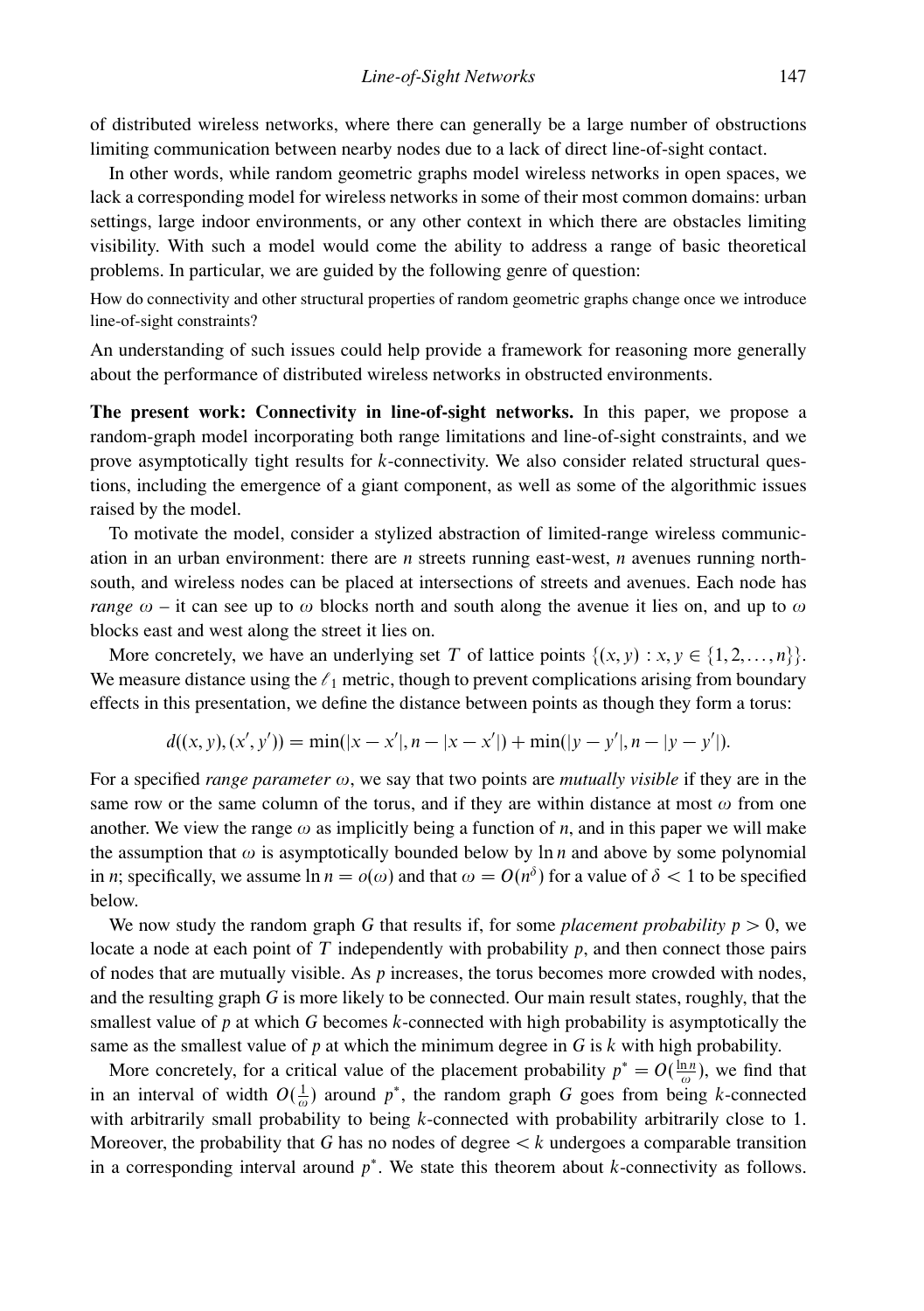First, we write  $\omega = n^{\delta}$  where we assume that  $\omega \gg \ln n$  and  $\delta < \frac{4}{8k+7}$ . Note that we *do not* preclude the case where  $\delta = o(1)$ .

**Theorem 1.1.** Let  $k \ge 1$  be a fixed positive integer and let  $p = \frac{(1 - \frac{1}{2}\delta)\ln n + \frac{k}{2}\ln \ln n + c_n}{2\omega}$ . Then

$$
\lim_{n \to \infty} \Pr(G \text{ is } k\text{-connected}) = \begin{cases} 0 & c_n \to -\infty, \\ e^{-\lambda_k} & c_n \to c, \\ 1 & c_n \to \infty, \end{cases}
$$

*where*

$$
\lambda_k = \frac{2^{k-2} (1 - \frac{1}{2} \delta)^k e^{-2c}}{(k-1)!}.
$$

The proof of this result, which occupies Section 2 of the paper, requires techniques quite different from the analysis of standard geometric random graphs, due to the line-of-sight constraints. One way to appreciate why this appears necessary is to consider that, as we vary *ω*, the resulting model interpolates between two well-known but qualitatively different random-graph models. When  $\omega = 1$ , so that a node can only see neighbouring points, we have site percolation on a lattice, a well-studied problem that is still not completely well understood. At the other extreme, when  $\omega = n$  and nodes can see all points in their row and column, it is easy to see that the model is equivalent to a purely graph-theoretic one in which we start with the complete bipartite graph  $K_{n,n}$  and keep each edge with probability p. Note that our bounds on  $\omega$  preclude either of these exact extremes, but our analysis for the 'middle region' of *ω* that we consider involves ingredients from both extremes, combining techniques from 'classical' random-graph analysis with the combinatorics of the underlying grid of points.

**Remarks.** (a) The reader might wonder if the constraint  $\omega \gg \ln n$  is really necessary. Suppose for example that  $\omega = o(\ln n)$ . The expected number of isolated vertices  $X_0 = n^2 p(1-p)^{4\omega}$ . If  $p = o(1)$  then  $X_0 \to 0$  only when  $n^2p \to 0$ . If *p* is bounded from below, then unless  $p = 1 - o(1)$ ,  $X_0 = n^{2-o(1)}$  and one can show that w.h.p.  $X_0 \neq 0$ . Thus the threshold for connectivity is very close to one when  $\omega = o(\ln n)$  and perhaps therefore somewhat less interesting.

**(b)** Theorem 1.1 could be strengthened to give a hitting time version where we add random vertices one at a time. Then w.h.p. the first vertex that makes the graph have minimum degree *k* will also make the graph *k*-connected. We will make some remarks on this version at the end of the proof of Theorem 1.1.

**The present work: Further results.** We consider the emergence of a giant component in our model. Note here that since *G* itself has  $O(n^2p)$  vertices, a giant component is one with  $Ω(n^2p)$ vertices.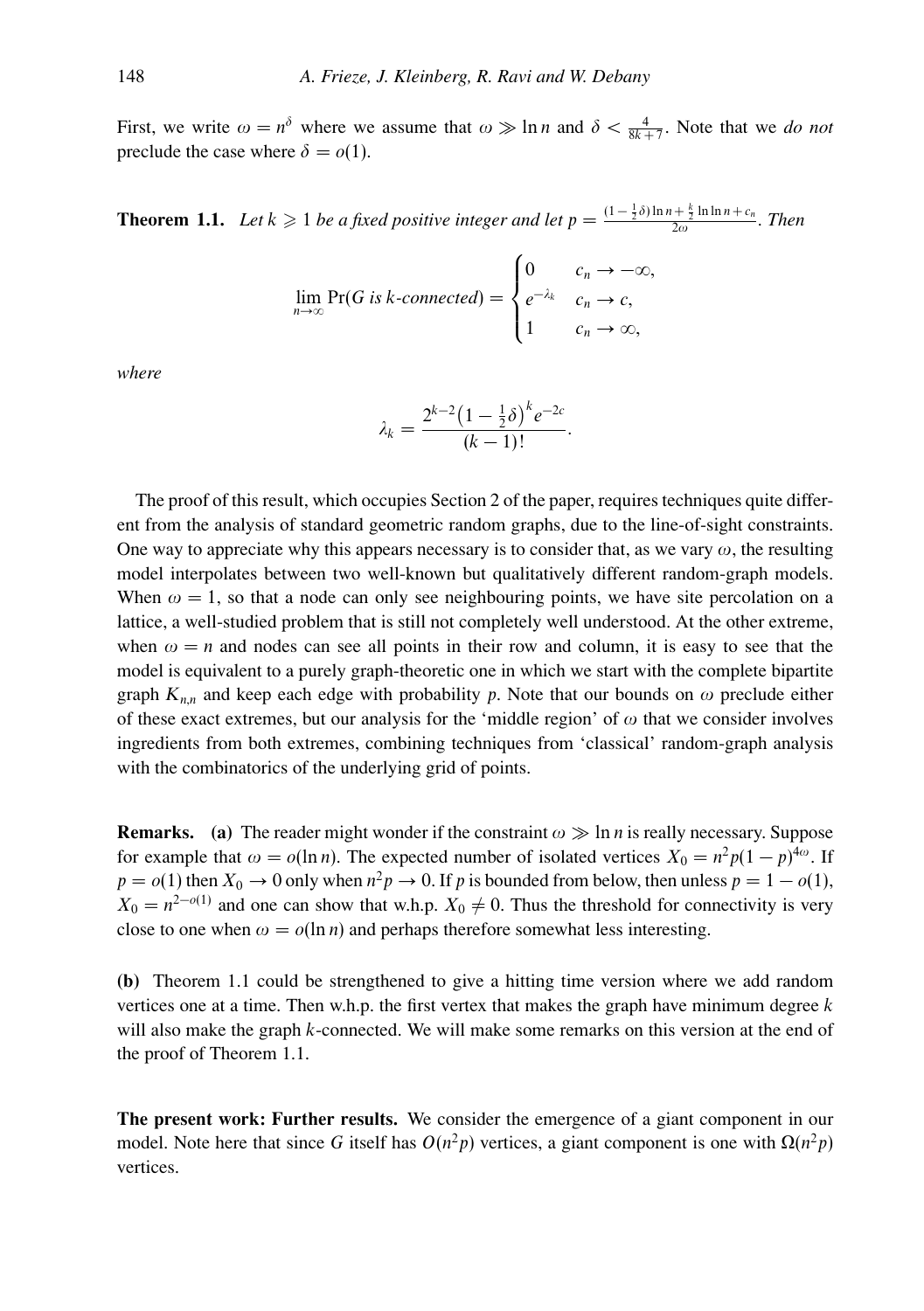# **Theorem 1.2.**

- (a) *If*  $p = \frac{c}{\omega}$  *where*  $c > 1$  *and*  $\omega \to \infty$  *then w.h.p. G contains a component with at least* (2 $\rho_c$  −  $\rho_c^2 - o(1)$ )*cn*<sup>2</sup>/ω *vertices, where*  $\rho_c$  *is the unique solution in* (0*,* 1) *of* 1 − *x* =  $e^{-cx}$ *.*
- (b) *If*  $p = \frac{c}{\omega}$  *where*  $c < 1/(4e)$  *and*  $\omega \to \infty$  *then w.h.p. the largest component in G has size O*(ln *n*)*.*

We also consider the problem of how nodes in such a random graph can construct paths between each other, possessing knowledge of their own coordinates but otherwise having only local information. We show that when *p* exceeds the threshold for connectivity by a fixed (relatively small) constant factor – *i.e.*,  $p = C \ln n/\omega$  – then a simple decentralized algorithm allows a given pair of nodes at  $\ell_1$ -distance *d* to construct, with high probability, a path of  $O(d/\omega + \ln n)$ edges while involving only  $O(d/\omega + \omega \ln n)$  nodes in the computation. This is nearly optimal, even with global information, since  $\Omega(d/\omega)$  is a simple lower bound on the length of any path between nodes at  $\ell_1$ -distance *d* (and hence also a lower bound on the number of nodes who need to participate in the construction of the path).

**Theorem 1.3.** Let  $p = C \ln n/\omega$  for a sufficiently large constant  $C$  and  $\omega \geq C \ln n$ . There is *a decentralized algorithm that, given s and t, with high probability constructs an s–t path with*  $O(d(s,t)/\omega + \ln n)$  *edges while involving*  $O(d(s,t)/\omega + \omega \ln n)$  *nodes in the computation.* 

Finally, we consider a basic algorithmic problem in a non-random version of the line-of-sight model: given an input set of nodes, we would like to add a small set of additional nodes so that the full set becomes connected. More concretely, suppose we are given a set of nodes at points  $X \subseteq T$ , such that the graph on *X* (defined by visibility with respect to the range parameter  $\omega$ ) is not connected. We would like to add further nodes, at a set  $Y \subset T$ , where *Y* should be as small as possible subject to the constraint that the graph on  $X \cup Y$  should be connected. We think of the additional nodes *Y* as 'relays' that connect the original nodes in *X* under line-of-sight constraints; as a result, we refer to this as the *relay placement* problem.

By considering the graph of mutual visibility, and viewing the nodes in *Y* as Steiner nodes, an instance of relay placement can be easily cast as an instance of the *node-weighted Steiner tree* problem. The general node-weighted Steiner tree problem is inapproximable to within a factor of  $Ω(ln n)$  (Klein and Ravi [18]). For the class of line-of-sight networks that we study here, however, we show how to exploit the underlying visibility structure to obtain a constant-factor approximation. In particular, we make use of a graph-theoretic notion that we call *cohesiveness*, which suggests some combinatorial questions of independent interest.

**Theorem 1.4.** *There is a polynomial-time algorithm that produces a Steiner set whose total cost is within a factor of* 6*.*2 *of optimal.*

Relay placement is clearly related to certain algorithmic *art gallery* problems (see, *e.g.*, Efrat and Har-Peled [8] and Efrat, Har-Peled and Mitchell [9], and the VC-dimension results in Kalai and Matousek [17] and Valtr [25]), since there too one is placing nodes in a region subject to visibility constraints. However, the problems considered in the literature on art gallery problems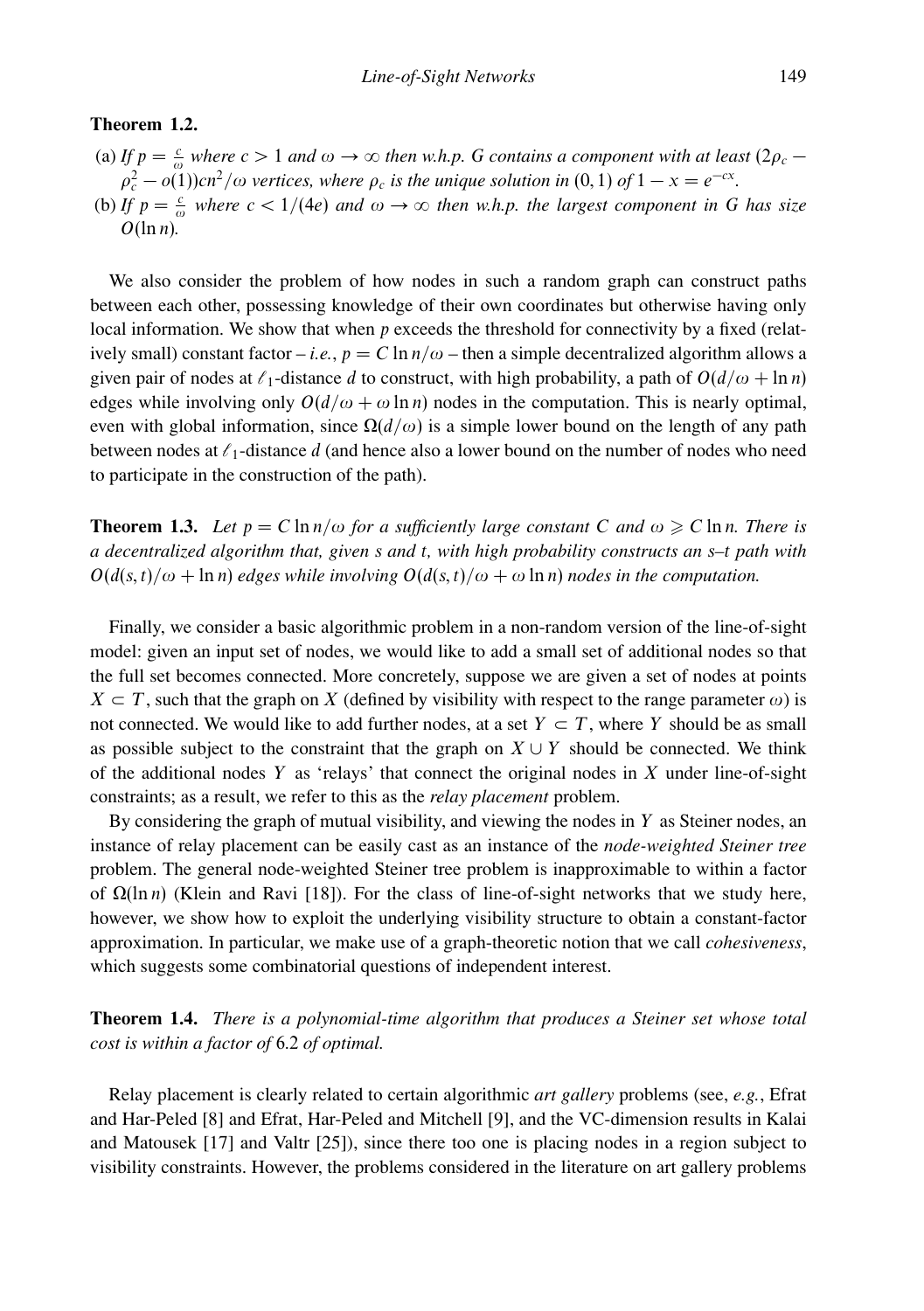have a different focus, as they are concerned with placing nodes so as to see the entire region, as opposed to adding Steiner nodes so as to create a connected visibility graph, as we do here.

A preliminary version of this paper appeared in [11]. Also, since the appearance of the preliminary version, Bollobás, Janson and Riordan [5] have tightened Theorem 1.2 and shown that the threshold for the appearance of a giant component is at  $p = \frac{\log(3/2)}{\omega}$ .

# **2. Connectivity**

This section is devoted to the proof of Theorem 1.1. We will concentrate first on the case where  $c_n \rightarrow c$  and to avoid trivialities we will assume that  $c_n = c$ . Thus, until further notice, we will assume that

$$
p = \frac{(1 - \frac{1}{2}\delta)\ln n + \frac{k}{2}\ln \ln n + c}{2\omega}.
$$

The overall outline of the proof is as follows. We start by first studying the distribution of the minimum degree of *G*. We then imagine adding nodes in two stages – most of the nodes in the first stage, and a few final nodes in the second stage. Now, suppose the graph *H* formed by nodes added in the first stage can be disconnected by the deletion of some set *S* of fewer than *k* nodes. We argue that, with high probability, any two components *J* and *K* of *H* − *S* come 'close' to one another at many disjoint locations on the torus  $T -$  in particular, at each of these locations, there is some point of the torus that sees nodes in both *J* and *K*. When we then add nodes in the second stage, it is enough that a node is placed at one of these points that can see both components; and we argue that there are enough such points that this happens with high probability. We also check that w.h.p. the new vertices do not create any small cuts.

# **2.1. Minimum degree computation**

**Proposition 2.1.**  $\lim_{n\to\infty} \Pr(G \text{ contains a vertex of degree} < k) = 1 - e^{-\lambda_k}$ .

**Proof.** Let  $X_l$  denote the number of vertices of degree  $0 \le l \le k$ . Then observe first that

 $\Box$ 

$$
\mathbf{E}[X_l] = n^2 p \binom{4\omega}{l} p^l (1-p)^{4\omega-l}
$$
  
\n
$$
\sim n^2 p^{l+1} \frac{4^l \omega^l}{l!} e^{-4\omega p}
$$
  
\n
$$
\sim n^2 \left( \frac{(1-\frac{1}{2}\delta) \ln n}{2\omega} \right)^{l+1} \frac{4^l \omega^l}{l!} \frac{n^{\delta} e^{-2c}}{n^2 (\ln n)^k}
$$
  
\n
$$
\sim \begin{cases} 0 & l \leq k-2, \\ \lambda_k & l = k-1. \end{cases}
$$

Thus the expected number of vertices of degree less than  $k$  is asymptotically  $\lambda_k$ . The rest of the proof is quite standard: see, for example, Bollobás [4]. Let  $S_k$  denote the set of vertices of degree less than *k* in *G* and let  $X = |S_k|$ . Let  $X''$  denote the number of pairs of vertices  $v, w \in S_k$  such that *v*, *w* are within  $\ell_1$  distance  $2\omega$  of each other. Let X' denote the number of vertices in  $S_k$ which are at  $\ell_1$  distance greater than  $2\omega$  from any other vertex in  $S_k$ . Then

$$
X'\leqslant X\leqslant X'+X''.
$$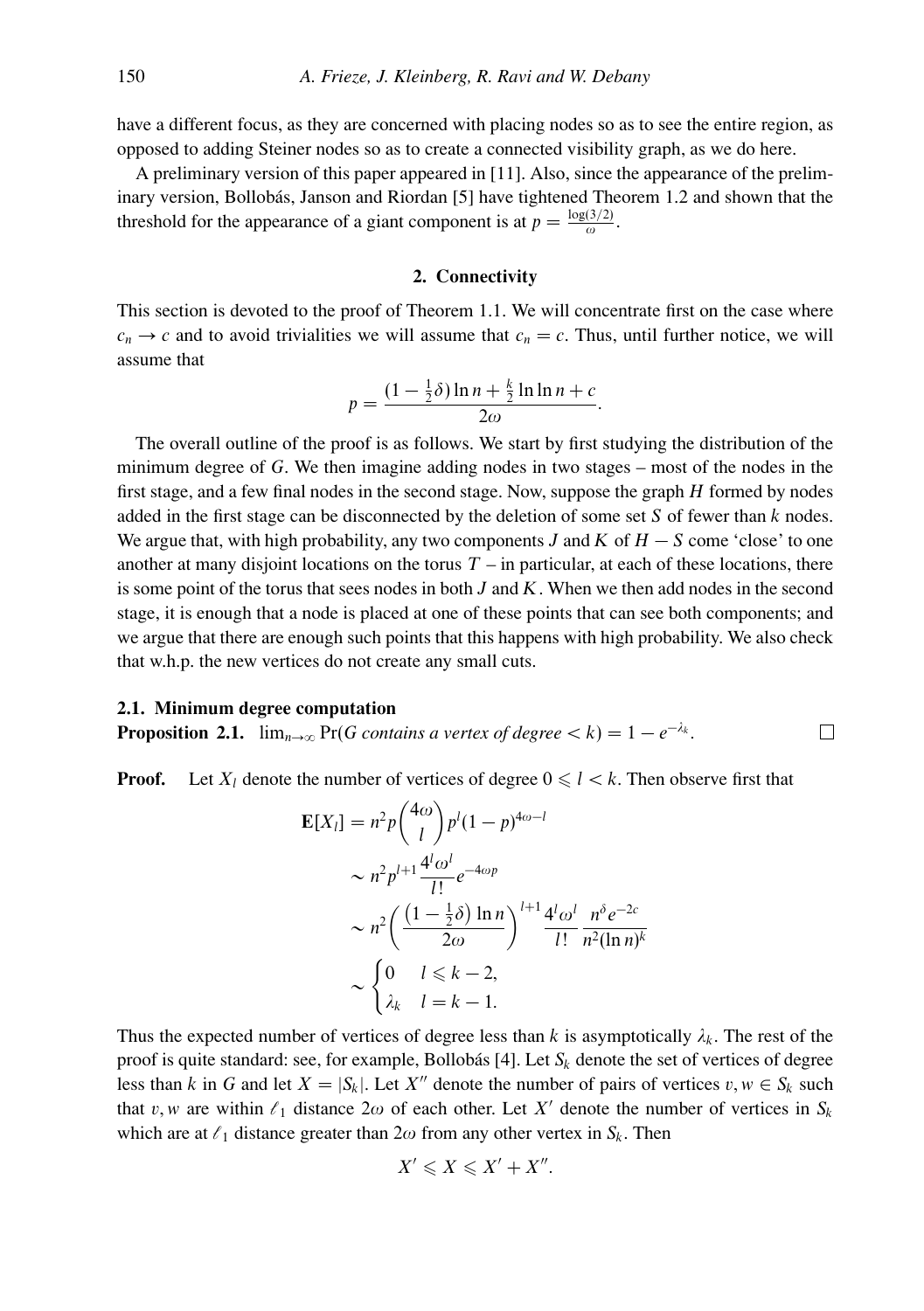Now

$$
\mathbf{E}[X''] \leq 16\omega^2 n^2 p^2 \binom{8\omega}{2k} (1-p)^{6\omega-2k} = o(1),
$$

using our upper bound on  $\delta$ . Thus  $X = X'$  with high probability.

Now fix a positive integer *t*. Then, where  $(a)_t = a(a-1)\cdots(a-t+1)$ , we compute

$$
\left((n^2-16t\omega^2)p\sum_{i=0}^{k-1}p^i(1-p)^{4\omega-i}\right)^t\leqslant \mathbf{E}[(X')_t]\leqslant \left(n^2p\sum_{i=0}^{k-1}p^i(1-p)^{4\omega-i}\right)^t,
$$

which implies that

$$
\lim_{n\to\infty} \mathbf{E}[(X')_t] = \lambda_k^t,
$$

and so  $X'$  is asymptotically Poisson with mean  $\lambda_k$ , which implies the lemma.

# **2.2. Probabilistic part of proof**

We imagine placing nodes at random according to the following two-stage process. We place a node at each point with probability  $p_1$  in the first stage. We then independently place a node at each point with probability  $p_2$  in the second stage. We choose

$$
p_1 = \frac{(1 - \frac{1}{2}\delta) \ln n + \frac{k}{2} \ln \ln n + c - (\ln n)^{-1}}{2\omega} \geq \frac{\ln n}{3\omega}
$$

and  $p_2$  so that this is equivalent to the original placement process with probability  $p$ , in which case

$$
p_2 \sim \frac{1}{2\omega \ln n}.
$$

For ease of terminology, we say that a node is *red* if it was placed in the first stage, and we say that it is *blue* if it is placed in the second stage at a point not hit by the first stage. Let *H* denote the subgraph of *G* consisting only of red nodes.

For each point in *T*, we define its four *arms* to be the four sets of  $\omega$  points that are visible from it in a single direction (north, south, east and west). We further partition each arm *α* of point *x* into 10 consecutive segments  $\alpha_1, \alpha_2, \ldots, \alpha_{10}$  of length  $\omega/10$ . A segment is said to be *weak* if it contains fewer than  $\frac{1}{50}$  ln *n* red nodes. Otherwise we say that is *strong*. An arm is said to be *mighty* if all its segments are strong.

Let  $\mathcal{E}_1$  be the event that there exists a red vertex which has an arm  $\alpha$  on which we can find 1000 red vertices, each having an arm orthogonal to *α* which is not mighty.

# **Lemma 2.2.**  $Pr(\mathcal{E}_1) = o(1)$ .

**Proof.** For a fixed vertex *x* and arm *α*, the probability that the arm contains a weak segment can be bounded by

$$
10\Pr\bigg(\operatorname{Bin}(\omega/10, p_1) \leq \frac{1}{50}\ln n\bigg) \leqslant e^{-(\ln n)/400} = n^{-1/400}.
$$

 $\Box$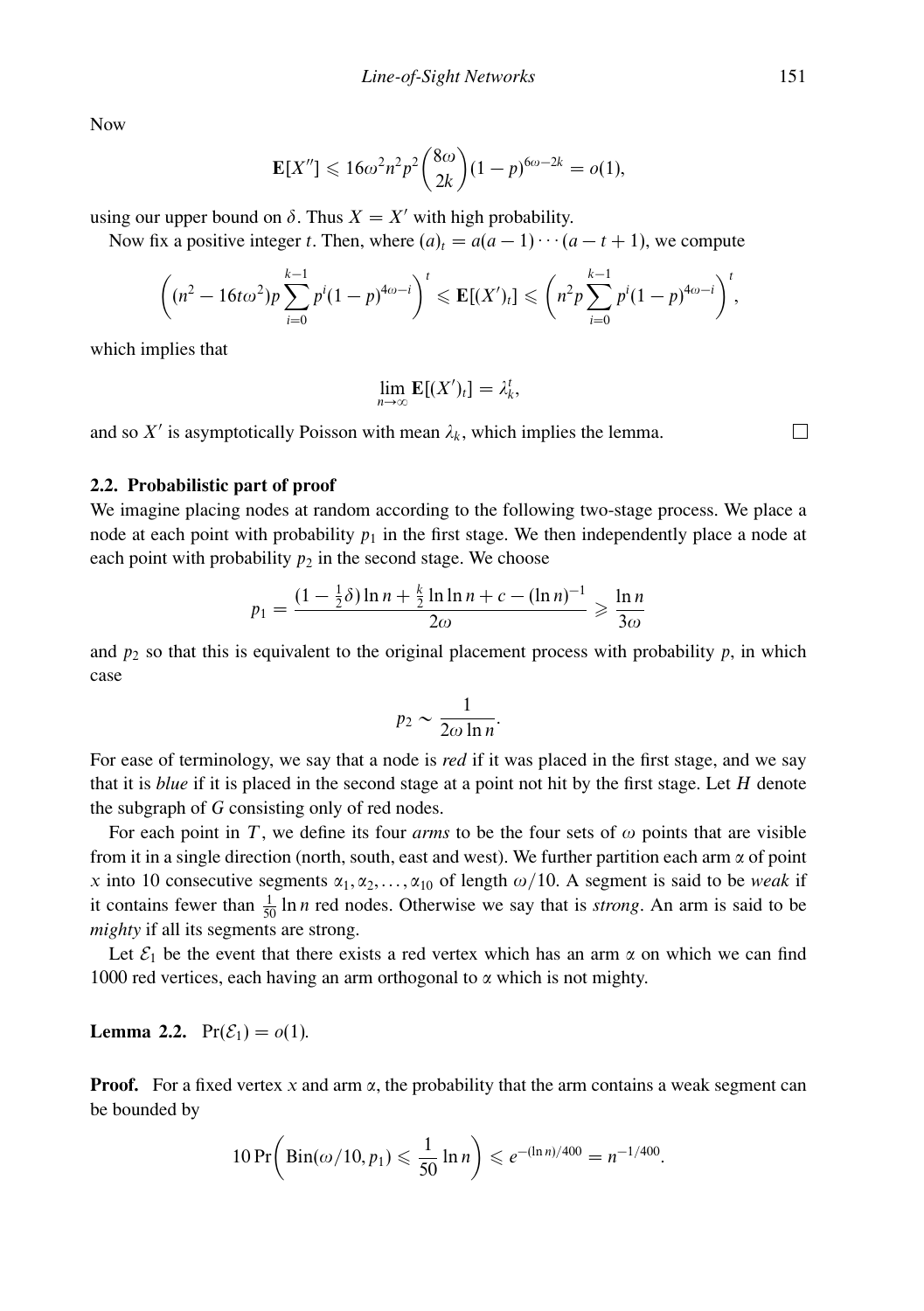So the probability that there is a red node giving rise to  $\mathcal{E}_1$  is bounded by

$$
8n^2 \binom{\omega}{1000} p_1^{1000} n^{-1000/400} = o(1).
$$

Now let  $\mathcal{E}_2$  be the event that there exists a red vertex *v* of degree less than  $\ln \ln n$  that has a red neighbour *w* such that *w* has an arm orthogonal to *vw* which is not mighty.

**Lemma 2.3.**  $Pr(\mathcal{E}_2) = o(1)$ .

**Proof.** The probability that *H* contains such a pair  $v, w$  is bounded by

$$
n^2 p_1 \sum_{t=1}^{\ln \ln n} {4\omega \choose t} p_1^t (1-p_1)^{4\omega-t} (2n^{-1/400})
$$
  
\n
$$
\leq 2n^{-1/400} \sum_{t=1}^{\ln \ln n} \left( \frac{(4+o(1))e \ln n}{t} \right)^t e^{-2c+o(1)}
$$
  
\n= o(1).

Now let  $\mathcal{E}_3$  be the event that there exists a red vertex with at most  $k-1$  red neighbours and at least one blue neighbour.

**Lemma 2.4.**  $Pr(\mathcal{E}_3) = o(1)$ .

**Proof.** The probability that *H* contains such a vertex *v* is bounded by

$$
n^2 p_1 \sum_{t=0}^{k-1} {4\omega \choose t} p^t (1-p_1)^{4\omega-t} (4\omega p_2) \sim 4\lambda_k \omega p_2 = o(1).
$$

Now let  $\mathcal{E}_4$  be the event that there exists a blue vertex with fewer than  $k$  red neighbours.

**Lemma 2.5.**  $Pr(\mathcal{E}_4) = o(1)$ .

**Proof.** The probability that *G* contains such a vertex *v* is bounded by

$$
n^2 p_2 \sum_{t=0}^{k-1} {4\omega \choose t} p_1^t (1-p_1)^{4\omega-t} \sim \frac{\lambda_k p_2}{p_1} = o(1).
$$

For the non-probabilistic part of this argument, we will assume that none of  $\mathcal{E}_1$ ,  $\mathcal{E}_2$ ,  $\mathcal{E}_3$ ,  $\mathcal{E}_4$  hold.

# **2.3. Non-probabilistic part of proof**

For the next part, we assume that  $\delta(G) \geq k$ .

Recall that *H* is the subgraph of *G* consisting only of the red nodes. Let *S* be an arbitrary set of  $k-1$  red vertices, and let  $H_S = H - S$ . Our main goal is to show that if  $H_S$  has multiple connected components, then with high probability they will all be linked up by the addition of the blue nodes.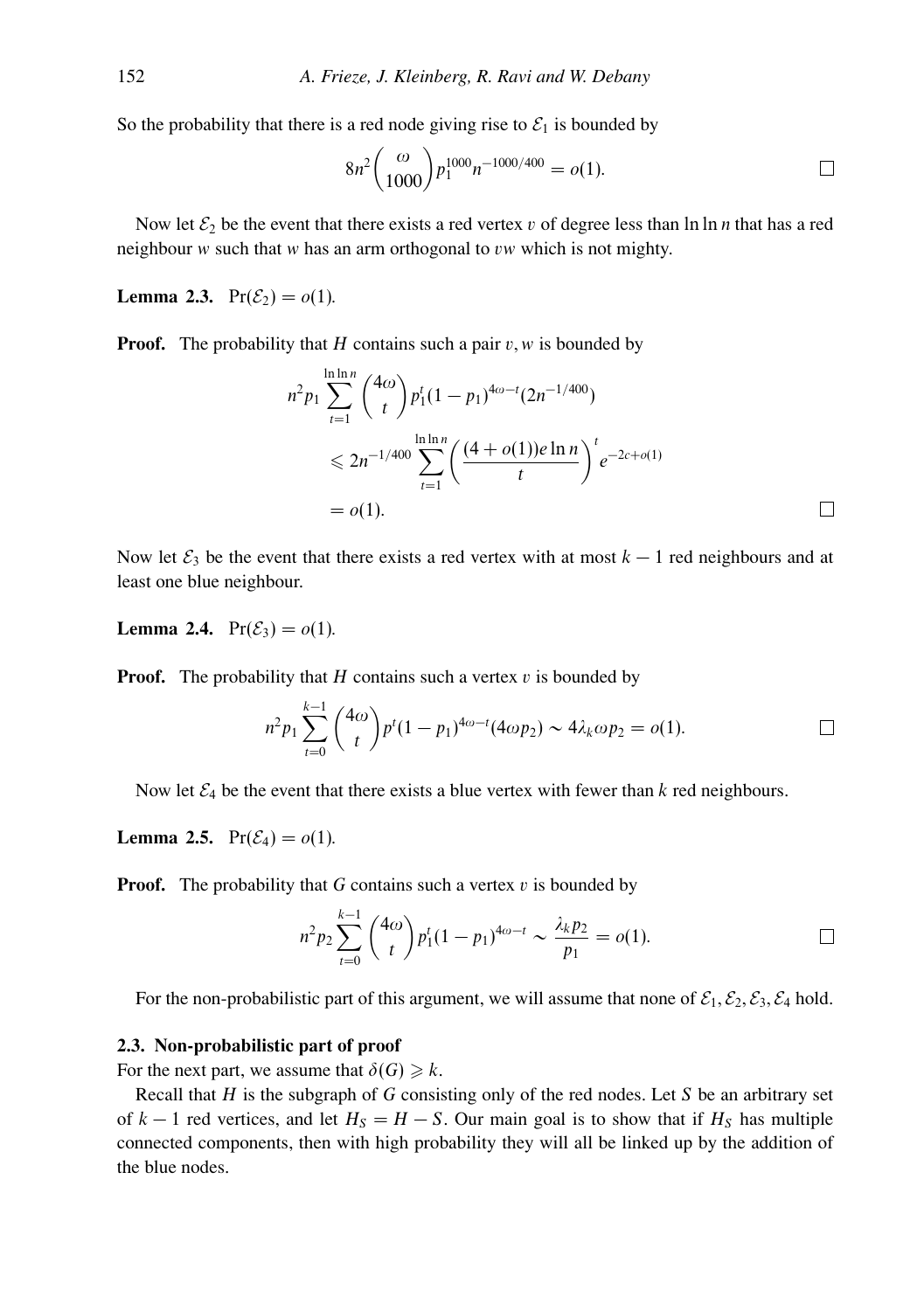Let L be the set of points in T with coordinates  $(i, j)$ , where each of i and j is a multiple of 3*ω*. For each connected component *K* of  $H_S$ , and for each point  $x \in L$ , let  $v_{Kx}$  denote the node in *K* that is closest to *x* in  $\ell_1$  distance. We make the following claim.

# **Lemma 2.6.**  $v_{Kx}$  *lies within the*  $\omega \times \omega$  *box*  $B_x$  *centred at x.*

**Proof.** Let a red node be *pink* if it is not in *S*. Assume without loss of generality that the point *x* is located at the origin of the torus, which we denote  $x = 0$ . Suppose that  $v = v_{K0} = (a, b)$  is NE of 0 and that it does not lie in *B*0. Then *v* has at least one arm containing a pink node *w*. This follows from the non-occurrence of  $\mathcal{E}_3$ . If the degree of *v* is less than ln ln *n* then we can use the non-occurrence of  $\mathcal{E}_2$  to argue that the two arms of *w* orthogonal to *vw* are mighty. If the degree of *v* is greater than ln ln *n* then we can use the non-occurrence of  $\mathcal{E}_1$  to argue that there is a choice of ln ln *n* − 2000 *w*s such that the two arms of *w* orthogonal to *vw* are mighty. Let *α* denote the arm of *v* containing a *w* with mighty arms. Note that every segment of a mighty arm contains at least  $\frac{1}{51}$  ln *n* pink nodes.

#### **Case 1:** *α* is the south arm of *v*.

If  $a \le \omega/2$  then any pink node on  $\alpha$  is either in  $B_0$  or closer to 0 than  $v_{K0}$ . Similarly, if  $b > \omega/2$ then any pink node on  $\alpha$  is closer to 0 than  $v_{K0}$ . So we can assume that  $a > \omega/2 \ge b$ . Also, if  $(a, b') \in \alpha$  then we must have  $0 > b' = -b''$  where we can assume that  $b \leq b'' \leq \omega - b$ .

Choose such a pink node  $(a, -b'')$  with a mighty west arm  $\beta$ . Now choose a pink node  $w =$  $(a', -b'') \in \beta$  such that (i)  $a - a' \in [0.4\omega, 0.5\omega]$  and (ii) the north arm  $\gamma$  of w is mighty. Now choose a pink node  $(a', c) \in \gamma$  such that  $|c - b| \leq 0.1\omega$ . We can make these choices because of the non-occurrence of  $\mathcal{E}_1$  and the fact that  $\frac{1}{51} \ln n > 1000 + k$ . It follows that  $|a'| + |c| \le a + b +$  $0.1\omega - 0.4\omega$ , a contradiction.

**Case 2a:**  $\alpha$  is the north arm of *v* and  $a \ge \omega/2$ .

Choose a pink node  $(a, b') \in \alpha$  with a mighty west arm  $\beta$ . Then choose a pink node  $w = (a', b') \in \alpha$ *β* such that (i)  $a - a' \in [0.4ω, 0.5ω]$  and (ii) the south arm *γ* of *w* is mighty. Now choose a pink node  $(a', b'') \in \gamma$  such that  $|b'' - b| \leq 0.1\omega$ . It follows that  $|a'| + |b''| \leq a + b + 0.1\omega - 0.4\omega$ , a contradiction.

#### **Case 2b:**  $\alpha$  is the north arm of *v* and  $a < \omega/2$ .

We must have  $b > \omega/2$ , else  $v_{K0} \in B_0$ . Choose a pink node  $(a, b') \in \alpha$  with a mighty west arm *β*. Then choose a pink node  $w = (a', b') \in \beta$  such that (i)  $|a - a'| \le 0.1\omega$  and (ii) the south arm *γ* of *w* is mighty.

If  $|b - b'| \le 0.7\omega$  then choose a pink node  $(a', b'') \in \gamma$  such that  $|b'' - b| \in [0.9\omega, \omega]$ . It follows that  $|a'| + |b''| \le a + b + 0.1\omega + 0.7\omega - 0.9\omega$ , a contradiction. Otherwise,  $|b - b'|$ 0.7 $\omega$ . We can choose a pink node  $y = (a', b'') \in \gamma$  such that the west arm  $\delta$  of y is mighty and  $|b' - b''| \ge 0.9\omega$ . Choose a pink node  $z = (a'', b'') \in \delta$  such that  $|a'' - a'| \le 0.1\omega$  and its south arm  $\varepsilon$  is mighty. Finally, we note that there exists a pink node  $w = (a'', b'') \in \varepsilon$  such  $\int$  that  $|b'' - b'''|$  ∈ [0.5*ω*, 0.6*ω*]. Then we have  $|a''| + |b'''|$  ≤ *a* + *b* + *ω* + 0.1*ω* − 0.9*ω* + 0.1*ω* − 0*.*5*ω*, a contradiction.

The case where  $\alpha$  is the west arm is dealt with as in Case 1 and the case where  $\alpha$  is the east arm is dealt with as in Case 2. $\Box$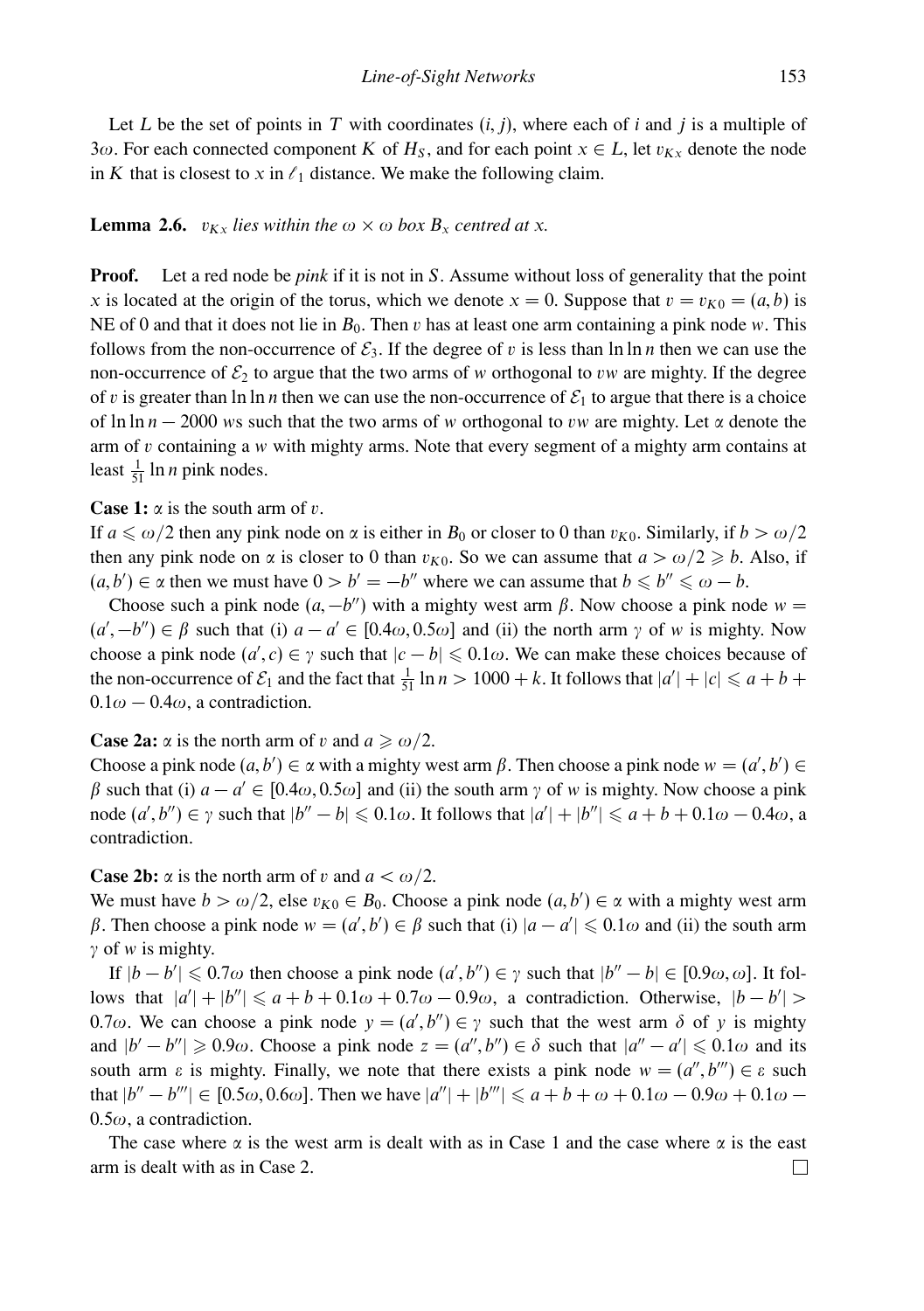Now, let *J* and *K* be two distinct components of  $H_S$ . Since  $v_{Jx}$  and  $v_{Kx}$  both lie in the  $\omega \times \omega$ box around x, there is some point  $z(J,K,x)$  that is visible from both of them. We make the following observation.

**Lemma 2.7.** *The points*  $z(J,K,x)$  *and*  $z(J,K,y)$  *are distinct, for distinct points*  $x, y \in L$ *.* 

**Proof.**  $z(J,K,x)$  lies in the  $\omega \times \omega$  box around *x*, and  $z(J,K,y)$  lies in the  $\omega \times \omega$  box around *y*, and these boxes are disjoint, since *x* and *y* are at least 3*ω* apart. П

# **2.4. Finishing the proof**

Note that if a node is placed at  $z(J,K,x)$ , then it will be a neighbour both of a point in *J* and *K*, and hence *J* and *K* will belong to the same component in *G*. In the second stage of node placement, a blue node will be placed at each point  $z(J,K,x)$  with probability  $p_2$ . We should not, however, forget that we have conditioned on the events  $\mathcal{E}_1, \mathcal{E}_2, \mathcal{E}_3, \mathcal{E}_4$  not occurring and that  $\delta(G) \ge k$ . This accounts for the  $(e^{\lambda_k} + o(1))$  factor in (2.1) below. By Lemma 2.7, there are  $\frac{n^2}{9\omega^2}$ such points for a fixed pair of components  $J, K$ , and so the conditional probability that no blue point is placed at any of them is bounded by

$$
(e^{\lambda_k} + o(1))(1 - p_2)^{n^2/(9\omega^2)} \leq e^{-n^2/(20\omega^3 \ln n)} \leq e^{-n^{2-3\delta}/(20\ln n)}.
$$
 (2.1)

There are at most  $\omega^2$  components, since for any fixed point  $x \in L$ , each component has a node in the  $\omega \times \omega$  box around x. Thus, the probability that there exists a set *S* of size at most  $k-1$  and components *J,K* of  $H<sub>S</sub>$ , which are not connected in *G* by a blue vertex, is at most  $\omega^4 e^{-n^{2-3\delta}/(20 \ln n)} n^{2k-2} = o(1)$ . Thus, conditional on there being no vertices of degree  $k-1$  or less, if we remove any set *S* of  $k - 1$  red vertices, then w.h.p. the graph  $H<sub>S</sub>$  is connected. Deleting blue vertices does not affect  $H_S$ , and so if we remove any set *S* of  $k - 1$  vertices, then w.h.p. the graph  $H_S$ . It follows from the non-occurrence of  $\mathcal{E}_4$  that  $G - S$  will also be connected.

This finishes the case  $c_n \to c$ . If  $c_n \to -\infty$  then one uses the Chebyshev inequality to show that with high probability there are vertices of degree less than *k*. If  $c_n \to \infty$  then with high probability there are no vertices of degree less than *k* (the expected number tends to zero), and the argument for  $c_n \to c$  implies that G will be *k*-connected with high probability.

This completes the proof of Theorem 1.1.

**Remark.** One can prove a hitting time version by modifying the proof as follows.

- (1) Let  $m_{\pm} = n^2 \left( \frac{(1 \frac{1}{2}\delta) \ln n + \frac{k}{2} \ln \ln n \pm \ln \ln \ln n}{2\omega} \right)$ . If we put in  $m_{-}$  random vertices, then w.h.p. the resulting graph  $G_0$  has minimum degree  $k - 1$  and  $O((\ln \ln n)^2)$  vertices of degree  $k - 1$ .
- (2) The vertices of degree  $k 1$  are all more than  $10\omega$  apart in  $G_0$ .
- (3) The graph  $G_1$  obtained by deleting the vertices of  $k-1$  will be *k*-connected. This follows from a minor change to the proof of Theorem 1.1.
- (4) Adding  $m_+ m_-$  random vertices results in a graph  $G_2$  which is *k*-connected and none of the new vertices have degree less than  $k + 1$  when they are added.

These four properties imply that the graph is *k*-connected at the time the graph has minimum degree *k*.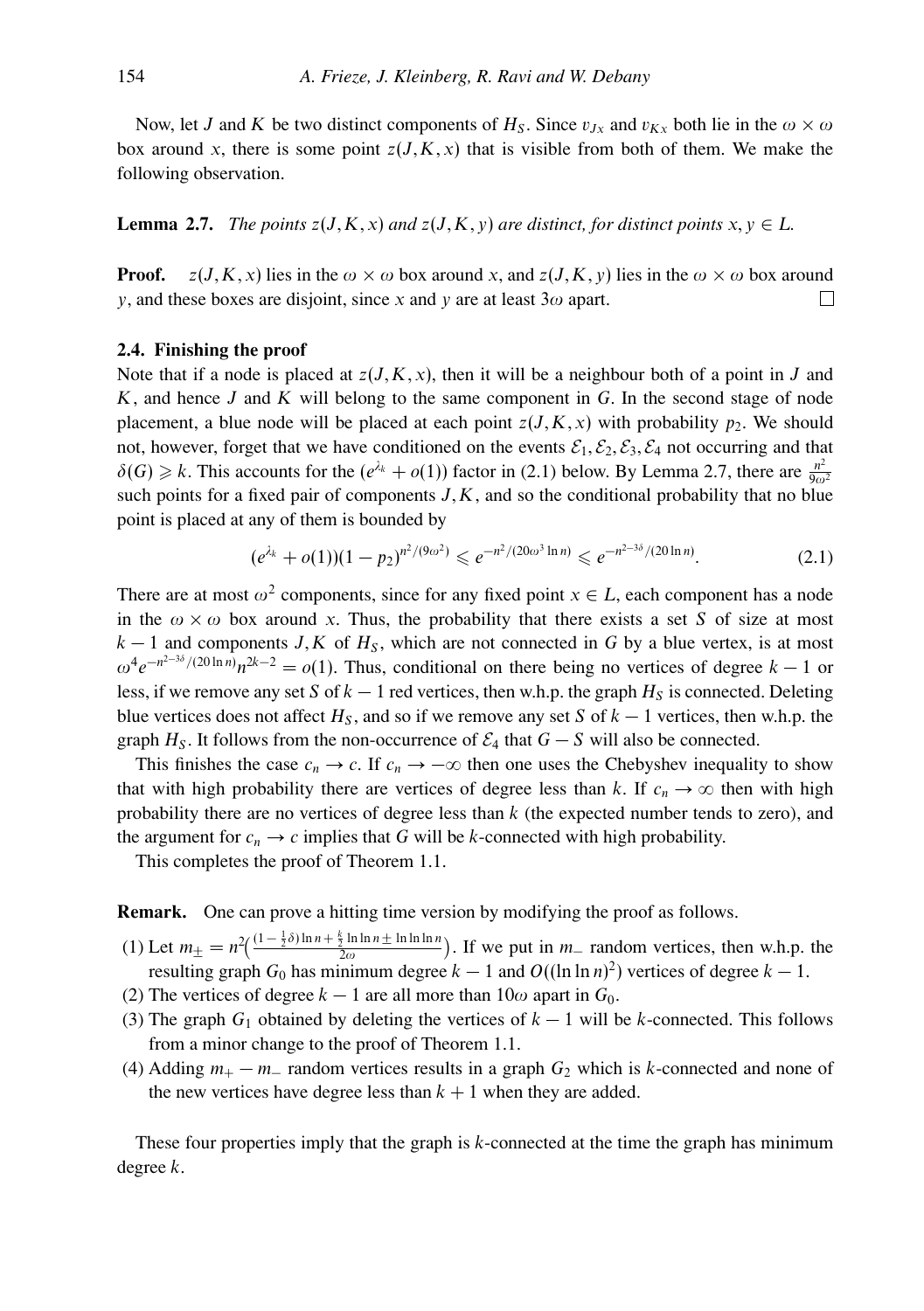#### **3. The existence of a giant component: Proof of Theorem 1.2**

We now consider the existence of a *giant* component in our model of line-of-sight networks.

**(a)** To prove this part of the theorem, we first require a lemma about the existence of a giant component in the random graph  $H = B_{m,m,q}$  where  $q = d/m$ . Here we create *H* by including each edge of the complete bipartite graph  $K_{m,m}$  independently with probability  $q$ .

**Lemma 3.1.** *If*  $d > 1$  *then w.h.p. H contains a component*  $C_g$  *with*  $(1 - o(1))\rho_d m$  *vertices on each side of the partition, where*  $\rho_d$  *is the unique solution in* (0, 1) *of*  $1 - x = e^{-dx}$ *. Furthermore*  $C_g$  *contains*  $(1 - o(1))(2\rho_d - \rho_d^2 - o(1))$ *dm edges.* 

**Proof.** We follow the proof of the existence of a giant component via branching processes as elaborated in Chapters 10.4 and 10.5 of Alon and Spencer [1]. Note that the degree of a vertex of *H* has a distribution which is asymptotically Poisson with mean *d* and the proof in [1] can easily be adapted to *H*. This will show that  $C_g$  has  $\sim (1 - x_d)m$  vertices on each side. To get the number of edges, imagine the model where we fix the number of edges as  $\mu \sim dm$ . Suppose now we put in  $\mu - 1$  random edges and obtain a giant component  $C'_g$  with  $(1 - o(1))(1 - x_d)m$ vertices on each side. Now put in the *μ*th random edge. We see that the probability it is not part of the giant component  $C_g$  is  $\sim x_d^2$ . This shows that  $|E(C_g)| \sim (1 - x_d^2)m$  in expectation. By adding two random edges we can estimate the variance and then use the Chebyshev inequality. П

Now divide the torus *T* into  $N = n^2/\omega^2$  sub-squares  $S_1, S_2, ..., S_N$  of size  $\omega \times \omega$ . Fix a particular sub-square  $S_i$ , and consider the bipartite graph  $H_i$  with  $\omega + \omega$  vertices  $R_i \cup C_i$  (rows/ columns) where there is an edge  $(x, y) \in R_i \times C_i$  if the gridpoint of *T* corresponding to  $(x, y)$ is occupied by a node of *G*. Applying Lemma 3.1 with  $m = \omega$  and  $d = c$ , we see that, with probability  $(1 - o(1))$ , *H<sub>i</sub>* contains a giant component  $\Gamma_i$  with  $(1 - o(1))(1 - x_c)\omega$  vertices on each side and  $(1 - o(1))(1 - x_c^2)\omega^2$  edges. When translated into a subgraph of *G*, we see that  $\Gamma_i$ induces a connected subgraph  $G_i$  with  $(1 - o(1))(1 - x_c^2)\omega^2$  vertices. This is because each edge of *Hi* corresponds to a vertex of *G*.

We divide each sub-square  $S_i$  further into 16  $\omega/4 \times \omega/4$  sub-squares. We choose 4 *special* sub-squares *Si,*1*,...,Si,*4. These will either be at (1*,* 2), (2*,* 1), (3*,* 4), (4*,* 3) or at (1*,* 3), (2*,* 4), (3*,* 1), (4, 2), where  $(i, j)$  denotes the sub-square in row *i*, column  $j, 1 \leq i, j \leq 4$ . We then have these two sorts of sub-square alternate along the rows and columns of *T* as in Figure 1.

Each special sub-square is associated with a direction. If  $i = 1$  then the direction is north. If  $i = 4$  then the direction is south. If  $j = 1$  then the direction is west and if  $j = 4$  then the direction is east.

Now w.h.p. each of the 4 special sub-squares will contain ∼(1 − *xc*)*ω/*4 *useable* columns (north or south sub-squares) or rows (east or west sub-squares) that correspond to vertices of a giant component of the corresponding  $H_i$ . We say that a square  $S_i$  is good if  $H_i$  contains a giant component with  $\sim (1 - x_c^2) \omega^2$  edges and each special sub-square has  $\sim (1 - x_c) \omega / 4$  useable rows or columns, depending on its direction.

If  $S_i$  is good then we choose  $(1 - x_c)\omega/5$  random rows or columns from the useable rows or columns of each of the four special sub-squares. Suppose that  $X_{i,j}$  is the set of rows or columns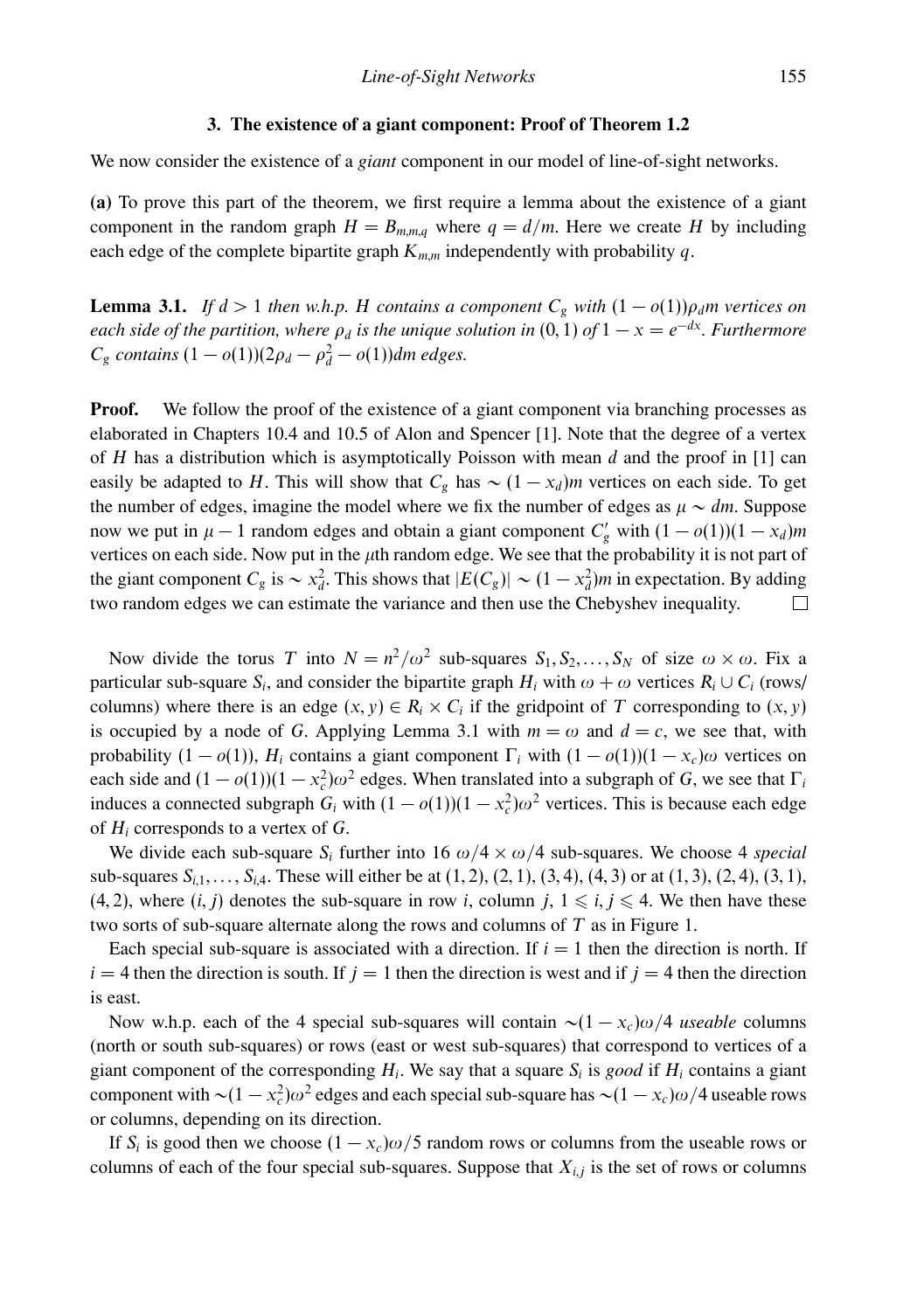

*Figure 1.*

chosen from  $S_i$ , We observe that conditional on  $S_i$  being good, the sets  $X_i$  are uniformly random and independent of each other.

We are now in a position to use *mixed percolation*. Let  $\mathcal L$  denote the  $N \times N$ ,  $N = n/\omega$  lattice *L* with site percolation  $p_V = 1 - o(1)$  and bond percolation  $p_E = 1 - o(1)$ . Here we place a vertex at site *i* if the square  $S_i$  is good. If two adjacent sites  $H_i, H_{i+1}$ , say, are good then we join them by an edge in the lattice if the following holds. Let the adjacent special squares be  $S_{ir}$ and  $S_{i+1,s}$ . We add the edge if  $X_{i,r} \cap X_{i+1,s} \neq \emptyset$ . If this occurs then there is a pair of nodes of *G*,  $u \in G_i$ ,  $v \in G_{i+1}$  such that *u*, *v* are in the same row or column and are at distance  $\leq \omega$  apart. Hence  $G_i$  and  $G_{i+1}$  will form part of the same component in  $G$ .

In this model of percolation the giant cluster will contain almost all of the points: see the argument below. We had the good fortune to get outline proofs, for the case of an  $n \times n$  grid, from two experts on percolation.†*,*‡

For completeness, we include an elementary proof of this fact.

<sup>†</sup> Agoston Pisztora: That there is a cluster of this size follows from a simple generalization of Theorem 1.1 of Deuschel and Pisztora [7].

<sup>&</sup>lt;sup> $\ddagger$ </sup> Geoffrey Grimmett: Let the density  $p \in (0,1)$  of open sites be fixed. Let  $I_n$  be the set of vertices of  $B_n$  (the  $n \times n$ box containing the origin) that lie in infinite open paths. With probability  $1 - o(1)$ , the largest open cluster  $C_n$  of *B<sub>n</sub>* satisfies  $C_n \oplus I_n \subseteq B_n \setminus B_{n-m}$  where  $m = (\ln n)^2$ . See the proof of Lemma 2 of [10], particularly (3.5)–(3.6). Therefore, the density of the largest cluster of  $B_n$  is very close to the percolation probability  $\theta(p)$ . The claim then follows once we have that  $\theta(p) \to 1$  as  $p \to 1$ . This holds by (1.18) of Grimmett [14].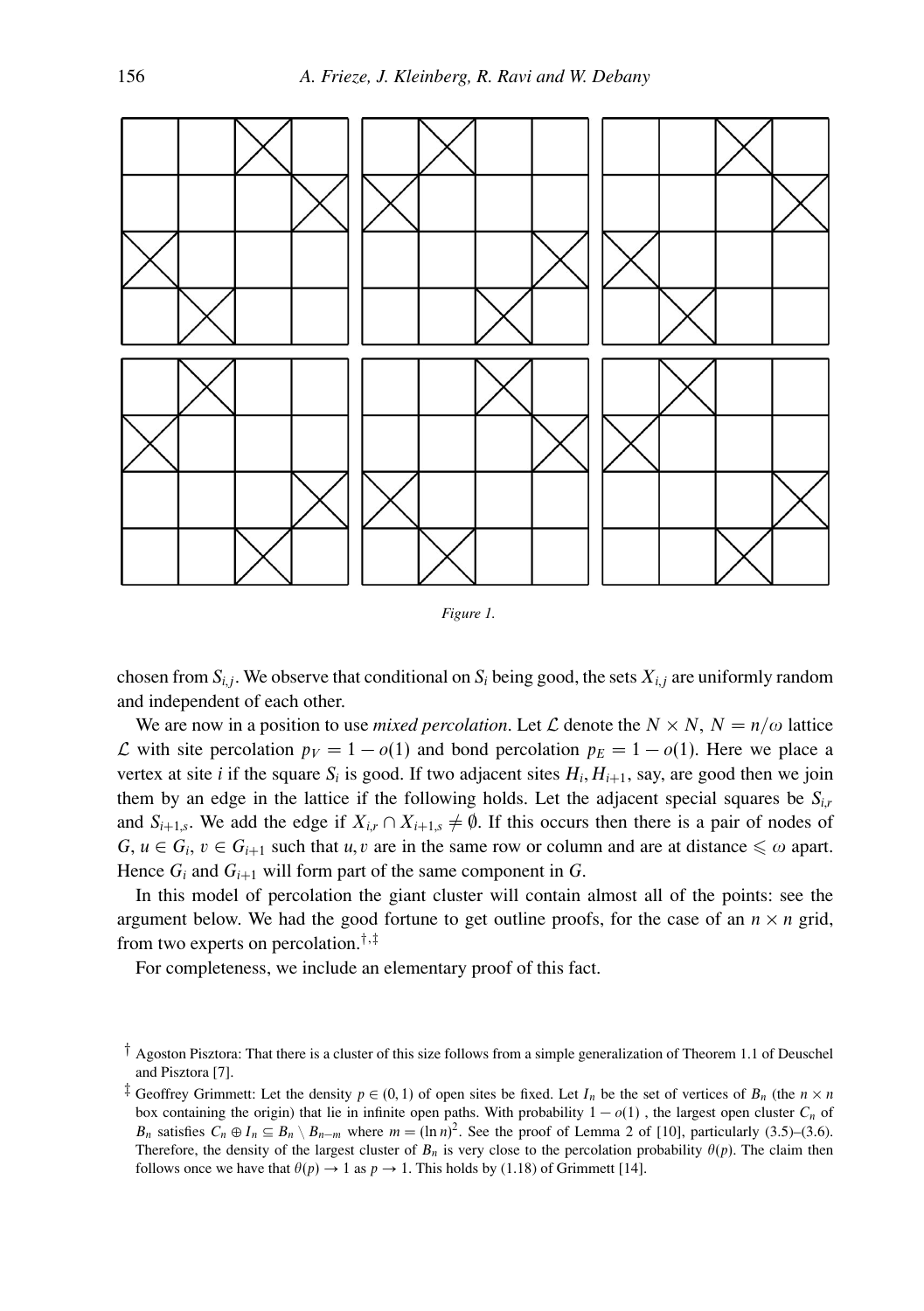**Size of the giant.** We now argue that if, in the *N* × *N* toroidal lattice  $\mathcal{L}_N$ , we have  $p_V = p_E =$  $p = 1 - 1/\gamma$  where  $\gamma = \gamma(N) \rightarrow \infty$  as  $N \rightarrow \infty$ , then w.h.p. the size of the giant cluster in the associated random sub-graph  $\mathcal{L}_p$  is  $(1 - o(1))N^2$ . We can assume that  $\gamma \leq N^2 \ln N$ , for otherwise  $\mathcal{L}_p = \mathcal{L}_N$ , w.h.p.

Let  $\lambda = y^{1/3}$  and partition  $\mathcal{L}_N$  into  $N^2/\lambda^2$  sub-squares of side  $\lambda$ . Fix such a sub-square *S* and consider the  $\lambda - 2$  vertex-disjoint paths that cross *S* in the E–W direction and are not part of the perimeter of *S*. Each such path occurs in  $\mathcal{L}_p$  with probability  $p^{2\lambda-1} \geq 1 - 2\lambda/\gamma$ . Thus the number *Z* of E–W paths that *do not* appear in  $\mathcal{L}_p$  is dominated by the binomial  $B(\lambda, 2\lambda/\gamma)$ . Thus

$$
\Pr(Z \geq \lambda^{1/2}) \leqslant \left(\frac{2e\lambda^{3/2}}{\gamma}\right)^{\lambda^{1/2}} \leqslant \frac{1}{2}e^{-\lambda^{1/2}}.
$$

Now consider mixed percolation on an  $(N/\lambda) \times (N/\lambda)$  lattice where each site corresponds to a  $\lambda \times \lambda$  sub-square and each site and bond are open with probability  $p_1 = 1 - e^{-\gamma^{1/6}}$ . We denote this random graph by  $\mathcal{L}'$ . We go from  $\mathcal{L}_p$  to  $\mathcal{L}'$  by having a site open for each sub-square in which there are at least  $\lambda - 2\lambda^{1/2} - 2$  complete paths in both the E–W and N–S directions. We open a bond between 2 sites in  $\mathcal{L}'$  if there is an open bond in  $\mathcal{L}_p$  which connects 2 completely open paths. So if both of the two ends of a bond in  $\mathcal{L}'$  are open, the bond itself is open with probability  $\geq 1 - (1 - p)^{\lambda - 2\lambda^{1/2} - 4} \geq p_1$ . Observe also that if L' contains a component with *M* sites, then  $\mathcal{L}_p$ has a component with  $\geq M\lambda(\lambda - 2\lambda^{1/2} - 2)$  sites.

By repeating this argument, we obtain a sequence of mixed percolation models  $\mathcal{M}_i$  on an  $N_i \times N_i$ ,  $N_i = N \prod_{j=0}^{i-1} \lambda_j^{-1}$ ,  $i = 0, 1, \ldots$ , lattice with bond and site probabilities  $p_i$ , where  $p_0 =$ *p* and  $1 - p_{i+1} = \exp\{- (1 - p_i)^{-1/6}\}\$  and  $\lambda_i = \min\{N_i, (1 - p_i)^{-1/3}\}\$ . Furthermore, the models are coupled so that if  $\mathcal{M}_{i+1}$  has a component with  $M_{i+1}$  sites then  $\mathcal{M}_i$  has a component with  $M_{i+1}\lambda_i(\lambda_i-2\lambda_i^{1/2}-2)$  sites.

Let  $i_0 = \min\{i : N_i^2 p_i \leq 1/\gamma\}$ . We see that with probability  $1 - O(1/\gamma)$  the final model  $\mathcal{M}_{i_0+1}$ has all its sites and bonds open. Hence, with this probability,  $\mathcal{L}_p$  has a component with at least

$$
N^{2} \prod_{i=0}^{i_0} \left( 1 - \frac{2\lambda_i^{1/2} + 2}{\lambda_i} \right) \geq N^{2} \left( 1 - \sum_{i=0}^{i_0} \frac{3}{\lambda_i^{1/2}} \right) = N^{2} (1 - O(\gamma^{-1/6}))
$$

sites.

It follows that w.h.p. almost all of the giants  $G_i$  will be part of the same component of  $G$ . This completes the proof of part (a) of Theorem 1.2.

**(b)** We first note that an *r*-regular, *N*-vertex graph contains at most  $N(er)^{k-1}$  trees with *k* vertices. This is proved, for example, in Claim 1 of [12]. Thus the expected number of *k*-vertex trees in *G* is bounded by

$$
n^2(4e\omega p)^{k-1} = n^2(4ec)^{k-1} = o(1)
$$

if  $k \geqslant A \ln n$  and A is sufficiently large.

**Remark.** Examining the above proof, we see that if  $\omega$  is a sufficiently large constant, then there will w.h.p. be a component of size  $\Omega(n^2)$ , although it will not be so straightforward to put a lower bound on its size.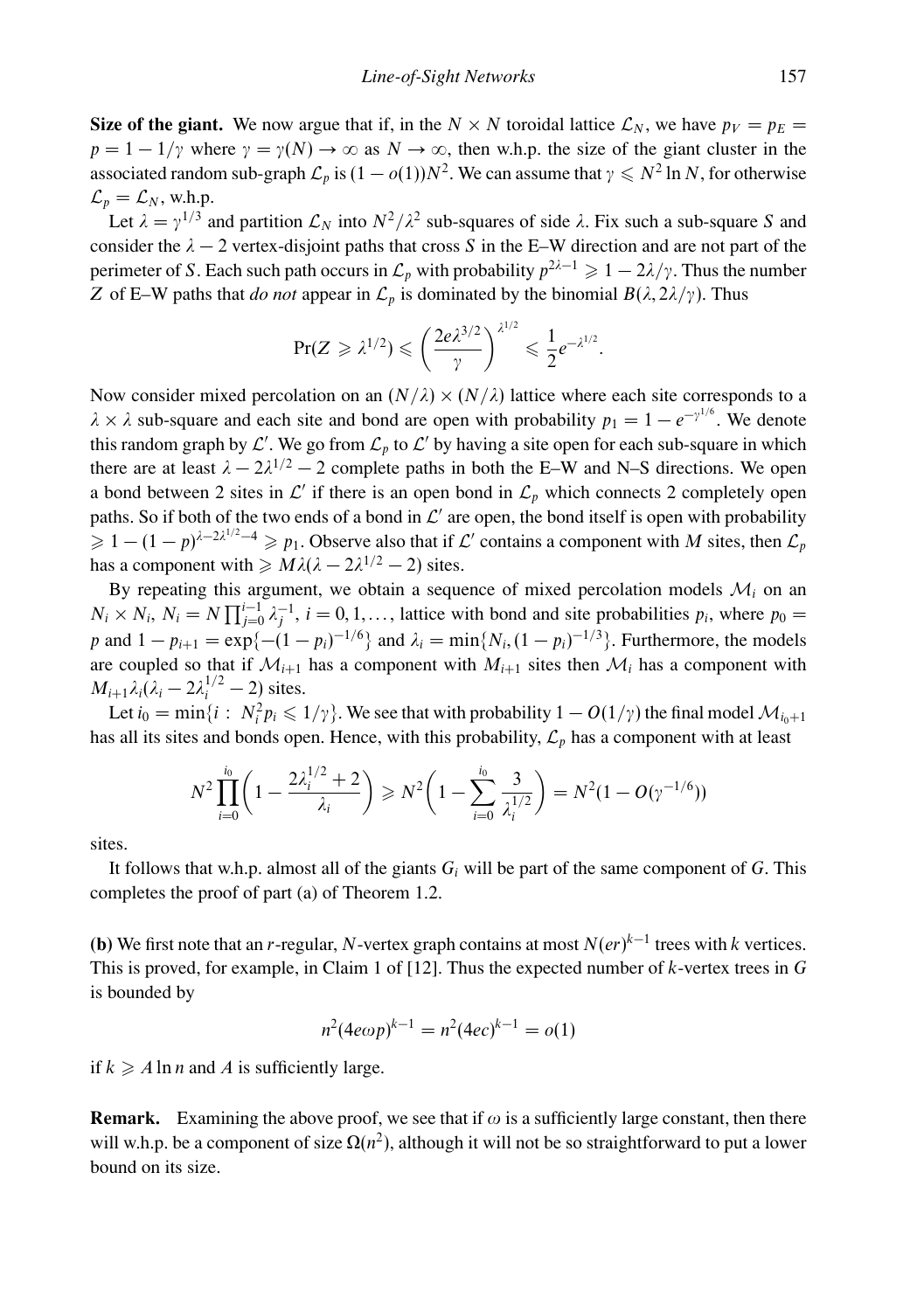#### **4. Finding paths between nodes: Proof of Theorem 1.3**

Thus far, we have considered the existence of paths between nodes in random line-of-sight networks. In terms of the motivating applications, it is also interesting to consider the algorithmic problem faced by a pair of nodes *s* and *t* trying to construct a path between them in such a network. We consider a decentralized model in which each node knows only its own coordinates and those of its neighbours in *G*; given the coordinates of *t*, the node *s* must pass a message to *t* by forwarding it through a sequence of intermediate nodes. We consider the standard goal in wireless *ad hoc* routing: we wish to construct an *s*–*t* path with a small number of edges, while consulting a small number of intermediate nodes [24].

To begin the proof of Theorem 1.3, let  $N = n^2$  and let  $S_1, S_2, \ldots, S_N$  be the collection of all  $\omega \times$  $ω$  sub-squares obtained by choosing  $ω$  consecutive rows and columns. Let  $G_i, H_i, i = 1, 2, ..., N$ be defined as in Section 3. We first make the following observation.

#### **Lemma 4.1.**

- (a) *With high probability,*  $G_1, G_2, \ldots, G_N$  *are all connected.*
- (b) *With high probability the diameter of*  $G_i$  *is at most*  $D \ln n$ ,  $i = 1, 2, \ldots, N$ *, where*  $D$  *is some absolute constant.*

**Proof.** (a)  $G_1$  is connected if and only if  $H_1$  is connected. If  $H_1$  is not connected then then there exist non-empty subsets  $K \subseteq R_1, L \subseteq C_1, |K| + |L| \leq \omega$  such that  $K \cup L$  induces a connected component of  $H_1$ . The probability that such a pair exists is at most

$$
\sum_{2 \le k+\ell \le \omega} {\omega \choose k} {\omega \choose \ell} {k\ell \choose k+\ell-1} p^{k+\ell-1} (1-p)^{k(\omega-\ell)+\ell(\omega-k)}
$$
  

$$
\le \frac{1}{p} \sum_{2 \le k+\ell \le \omega} {\omega \left(\frac{\omega e}{k}\right)^k} {\omega e \choose \ell}^{\ell} \left(\frac{k\ell e}{k+\ell}\right)^{k+\ell} p^{k+\ell} e^{-((k+\ell)\omega-2k\ell)p}
$$
  

$$
\le \frac{1}{p} \sum_{2 \le k+\ell \le \omega} {\omega e^2 C \ln n \over \exp\{C \ln n (1 - \frac{2k\ell}{\omega(k+\ell)})\}}^{k+\ell}
$$
  

$$
\le \frac{1}{p} \sum_{2 \le k+\ell \le \omega} {\omega e^2 C \ln n \over n^{C/2}}^{k+\ell} = O((\ln n)^2 n^{-C}).
$$

So if  $C \ge 3$  we can inflate this latter estimate by  $n^2/\omega$  to account for all of  $G_1, G_2, \ldots, G_N$ .

**(b)** We concentrate on  $H_1$ . Fix  $x \in R_1$  and  $y \in C_1$ .

**Case 1:**  $C \ln n \leq \omega^{1/100}$ . Let  $S_k$ ,  $k = 0, 1, \ldots, t_0 = \left[\frac{2}{3} \log_{\omega_p} \omega\right]$  be the set of vertices at distance *k* from *x* in  $H_1$ . Given  $S_0, S_1, \ldots, S_{2k-1}$ , the size of  $S_{2k}$  is distributed as the Binomial  $B(\omega - |S_0| - |S_2| - \cdots - |S_{2k-2}|$ ,  $1 - (1 - p)^{|S_{2k-1}|}$ ). Given  $S_0, S_1, \ldots, S_{2k}$  the size of  $S_{2k+1}$  is distributed as the Binomial *B*( $\omega$  −  $|S_1| − |S_3| − \cdots − |S_{2k-1}|$ , 1 − (1 − *p*)<sup>|S<sub>2k</sub>|</sup>). Suppose we define the events

$$
\mathcal{E}_i = \{ |S_i| \in [(\omega p/2)^i, (2\omega p)^i] \}, \quad 1 \leq i \leq t_0.
$$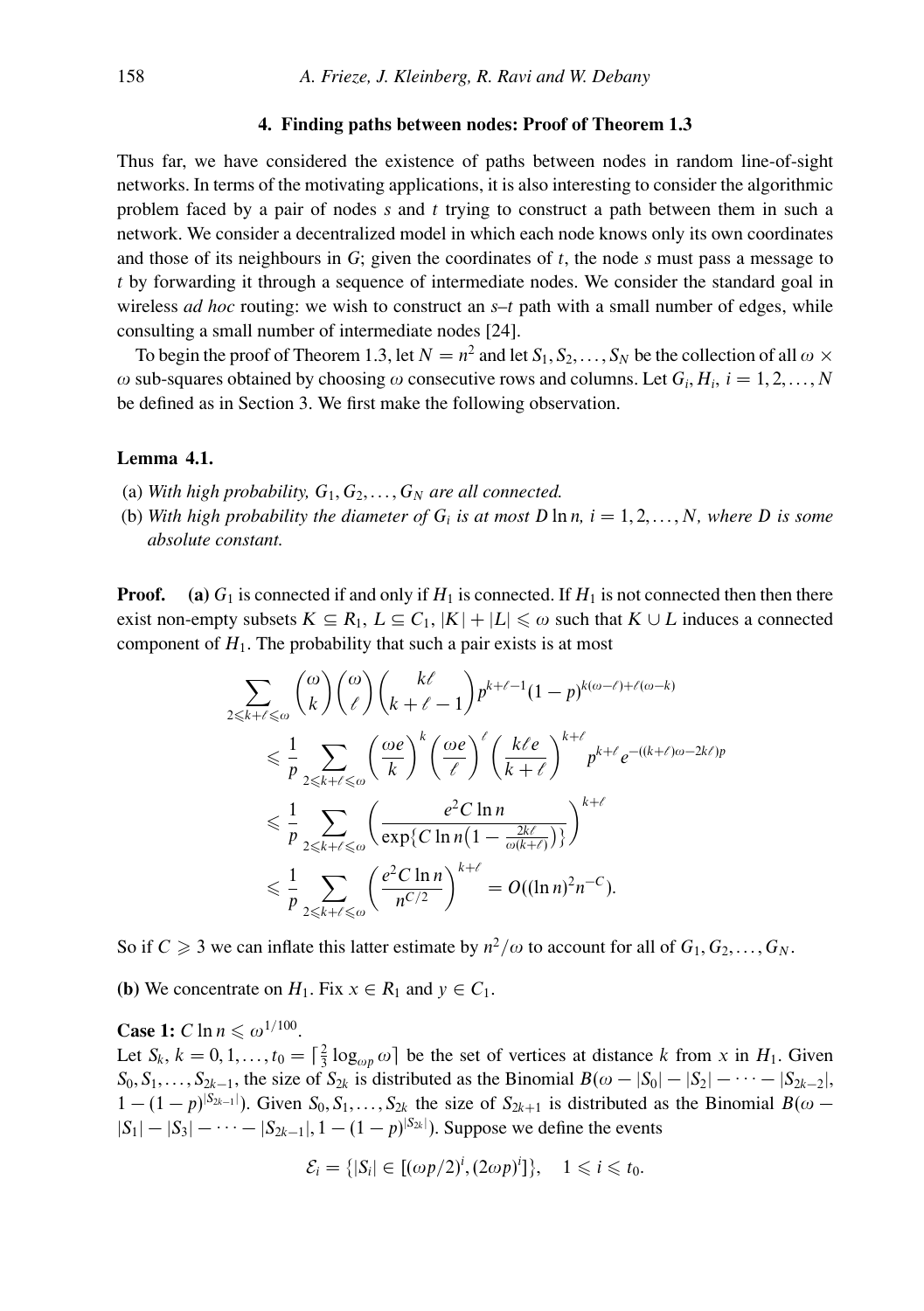Note that  $\mathcal{E}_i$  implies that

$$
|S_i| = (Ce^{o(1)}\ln n)^i \leq \omega^{7/10}.
$$

Then the Chernoff bounds imply that  $Pr(\neg \mathcal{E}_1) \le n^{-C/10}$ , and for *i* > 1,

$$
\Pr(\neg \mathcal{E}_i \mid \mathcal{E}_j, j < i) \leqslant e^{-C|S_{i-1}| \ln n/10}
$$

It now follows easily that

$$
\Pr(\exists i \leq t_0 : \neg \mathcal{E}_i) = O(n^{-C/11}).
$$

Thus, with probability  $1 - O(n^{-C/11})$ , we have that

$$
|S_{t_0}| = \omega^{2/3 + o(1)}.
$$

Defining  $T_k$ ,  $k = 0, 1, \ldots, t_0 = \left[\frac{2}{3} \log_{\omega_p} \omega\right]$  to be the set of vertices at distance *k* from *y* in  $H_1$ , we see that with probability  $1 - O(n^{-C/11})$  we have

$$
|T_{t_0}| = \omega^{2/3 + o(1)}.
$$

After the construction of  $S_{t_0}, T_{t_0}$ , edges between  $S_{t_0} \setminus \bigcup_{i \le t_0} S_i$  and  $T_{t_0} \setminus \bigcup_{i \le t_0} T_i$  are unconditioned. Thus,

$$
Pr(\text{ } \nexists \text{ an edge } (u, v) \in S_{t_0} \times T_{t_0}) = O(n^{-C/11}) + (1-p)^{\omega^{4/3 + o(1)}} = O(n^{-C/11}).
$$

Thus, with probability  $1 - O(n^{-C/11})$ , the distance from *x* to *y* in *H*<sub>1</sub> is  $o(\ln n)$ . For  $C > 44$  we can inflate the failure probability by  $n^4$  to deal with all pairs of vertices in all  $H_i$ .

**Case 2:** *C* ln  $n = \omega^{\alpha}$  for constant  $1/100 < \alpha \le 1/2$ . The same argument as above with  $t_0 = \lfloor 2/(3\alpha) \rfloor$ .

**Case 3:**  $C \ln n = \omega^{\alpha}$  for constant  $1/2 < \alpha \leq 1$ . The same argument as above with  $t_0 = 1$ .

The next thing we observe is that we can now assume that all arms of all vertices are mighty. This is again a simple calculation, similar to that given for the proof of (2.2). This also allows us to specify the value of *C* in the expression  $p = C \ln n / \omega$ : it should be large enough for Lemma 4.1 to hold and for all arms of all nodes to be mighty. (In fact, as will be clear from the subsequent discussion, we will need only a weak variant of mightiness in the analysis.)

We now describe the decentralized algorithm to pass a message from a node *s* to a node *t* (thereby constructing an *s*–*t* path). The algorithm consists of two stages. First, starting at *s*, the message is passed between nodes on the row of *s*, moving the 'short way' around the torus toward the column of *t*. Each node passes the message to its farthest neighbour on the arm in the correct direction; since all arms are mighty, the message travels an  $\ell_1$ -distance of at least  $\omega/2$  in each step. This process stops, at a node *u*, when the message is about to 'overshoot' the column of *t*. At this point, the message is then passed between nodes in the column of *u*, according to the same rule. This process stops when the message is about to overshoot the row of *t*.

The second stage now begins, with the message at a node *v* that belongs to a subset *B* of size  $\omega \times \omega$ , such that *B* also contains *t*. The message is now propagated by breadth-first search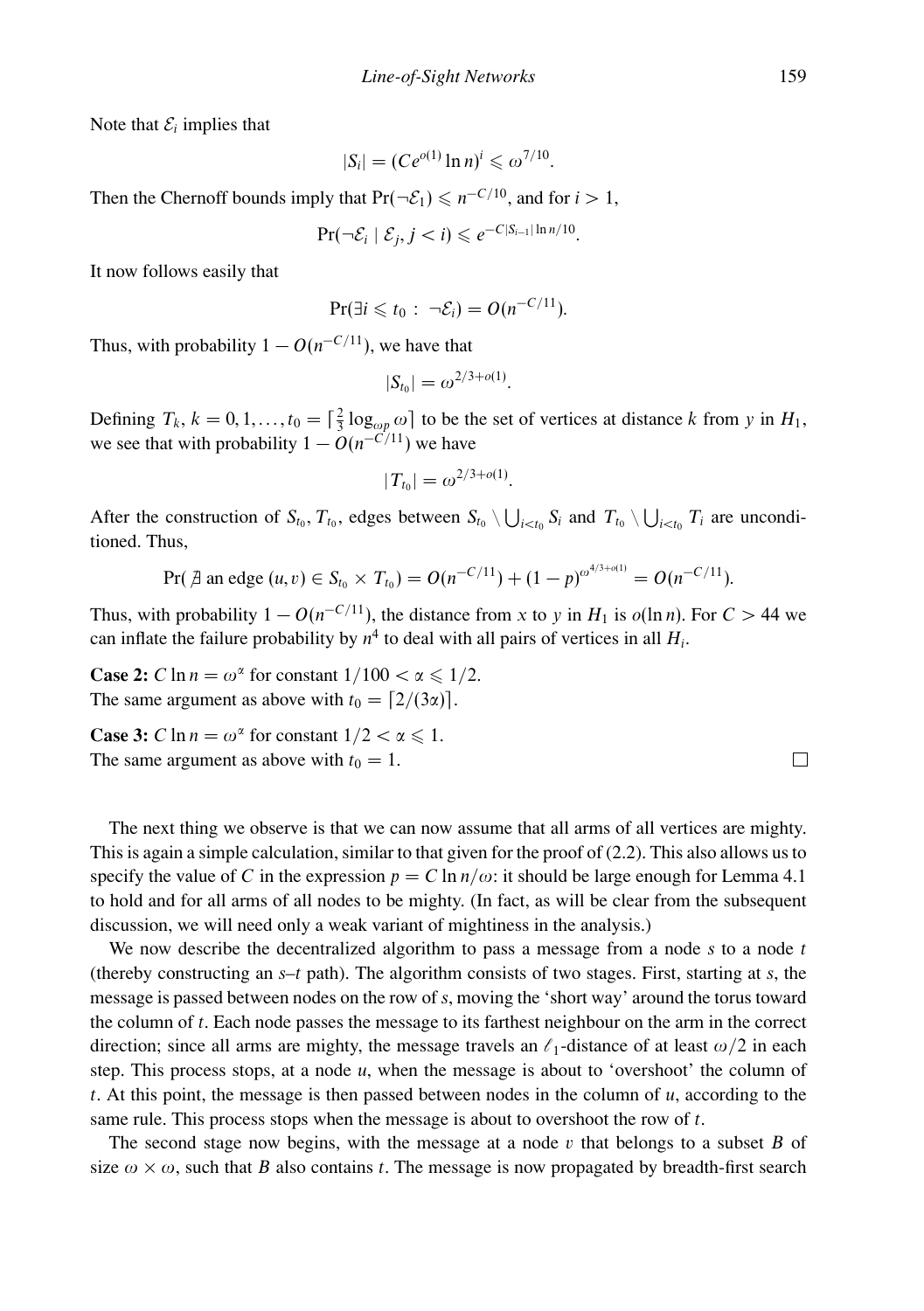to all nodes within *D* ln *n* steps, but only including nodes that belong to the set *B*. Here *D* is the constant from Lemma 4.1. (Note that by our assumption that nodes know the coordinates of themselves and their neighbours, a node can determine which subset of its neighbours lies in *B* and hence should be included in the breadth-first search.) By Lemma 4.1, the node *t* will be reached by this breadth-first search, since the subgraph of *G* restricted to *B* is connected and with appropriately short paths.

The bound on the number of edges in the resulting *s*–*t* path follows directly from the definition of the two stages. To bound the number of nodes involved in the computation, we observe that  $O(d(s,t)/\omega)$  nodes are involved in the first stage, and the second stage involves at most the total number of nodes in *B*, which is  $O(p\omega^2) = O(\omega \ln n)$  with high probability.

# **5. Relay placement: an approximation algorithm; Proof of Theorem 1.4**

Finally, we discuss an approximation result for the relay placement problem: given a set of nodes on a grid, we would like to add a small number of additional nodes so that the full set becomes connected. As before, we are given an  $n \times n$  torus of points *T*. Let  $K = (T, E)$  be the graph defined on the points of *T*, in which we join two points by an edge if they can see one another. Also, we are given a cost  $c_x$  for each point  $x \in T$ , and for a set  $X \subseteq T$  we define  $c(X) =$  $\sum_{x \in X} c_x$ .

Let  $X = \{x_1, x_2, \ldots, x_k\}$  be a given set of points in *T*. We consider the problem of choosing a set of additional points  $Y = \{y_1, \ldots, y_s\}$  such that  $K[X \cup Y]$  is a connected. We call *Y* a *Steiner set* for *X*; nodes placed at *Y* can act as 'relays' for an initial set of terminal nodes placed at *X*. Our goal is to find a Steiner set whose total cost is as small as possible.

This is an instance of the *node-weighted Steiner tree* problem in the graph *K*, with *X* as the set of given terminals and *Y* as the set of additional Steiner nodes whose total cost we want to minimize. In general, there is an  $\Omega(\ln n)$  hardness of approximation for this problem [18] (and this is matched in [18] by a corresponding upper bound). However, the special structure of the graph *K* allows us to efficiently find a Steiner set whose cost is within a constant factor of minimum. This is the content of the following theorem, which we prove in the remainder of the section.

The crucial combinatorial property of *K* that we use is captured by the following definition. We say that a graph *H* is *d-cohesive* if every connected subset of *H* has a spanning tree of maximum degree *d*. That is, given any connected subset *S* of *V*(*H*), we can choose a set *F* of edges, each with both ends in *S*, such that (*S,F*) is a tree of maximum degree at most *d*.

We note that it is easy to construct graphs that are not *d*-cohesive for any specified *d*; for example, any graph containing an induced  $K_{1,d+1}$  is not *d*-cohesive. In fact, although it is not crucial for our purposes here, we note that cohesiveness is a combinatorial property of *G* that is almost entirely characterized by this particular type of obstruction; if we let  $\kappa(G)$  denote the minimum *d* for which *G* is *d*-cohesive and we let  $\varphi(G)$  denote the maximum *t* for which *G* contains an induced  $K_{1,t}$ , then we can prove the following.

**Proposition 5.1.**  $\varphi(G) \leq \kappa(G) \leq \varphi(G)+1$ .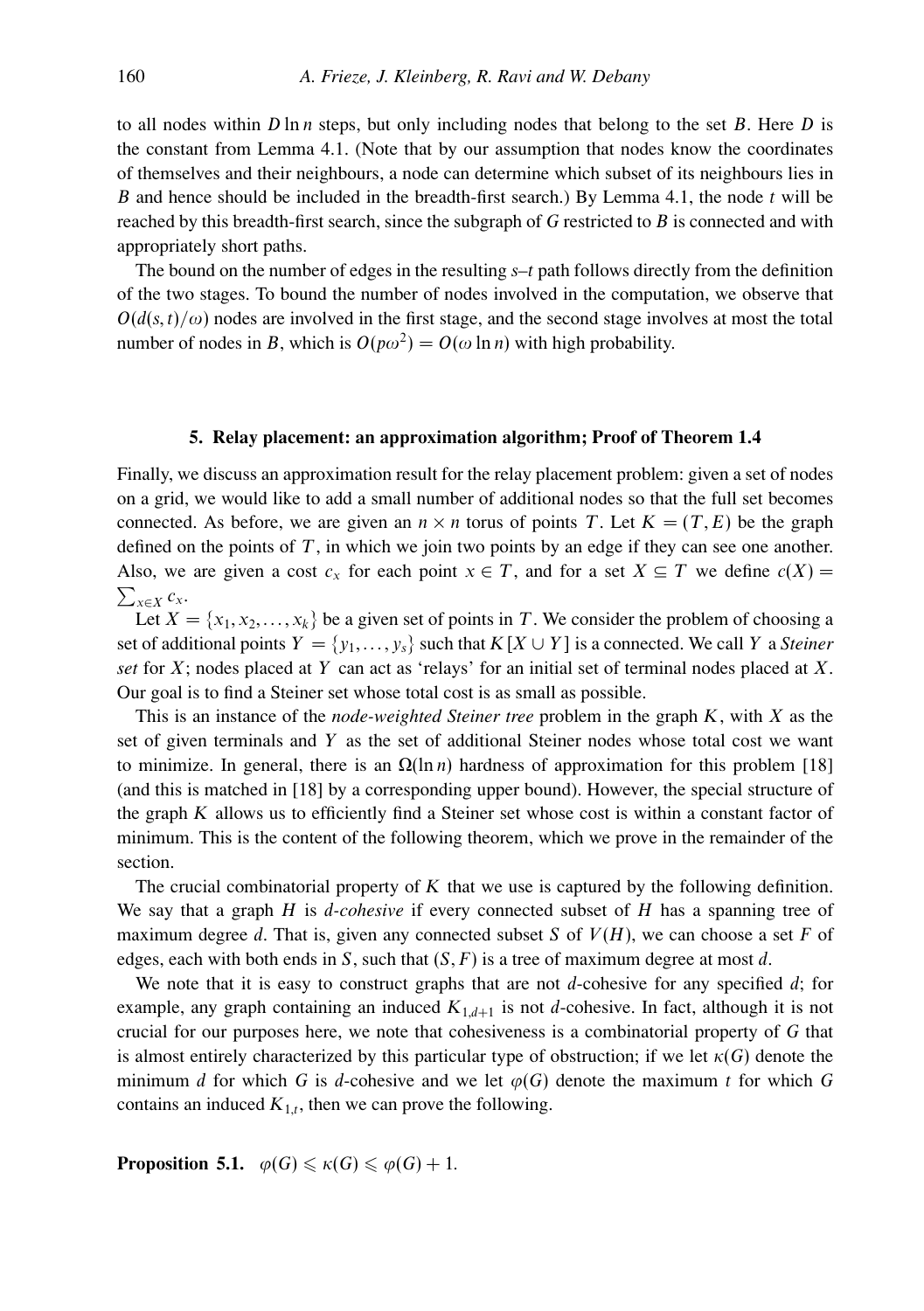**Proof.** The proof is a direct generalization of a result of Chrobak, Naor and Novick [6], who proved the special case that every claw-free graph contains a spanning tree of maximum degree three.

The simple argument for the lower bound was observed above: if *S* is a set of nodes for which  $G[S]$  is isomorphic to  $K_{1,t}$ , then *S* is clearly a connected subset of *G* with no spanning tree of maximum degree  $\leq t-1$ .

For the upper bound, let us suppose that *G* does not contain an induced  $K_{1,t+1}$ ; we show how to construct a spanning tree of maximum degree  $t + 1$  for the subgraph induced on any connected subset *S* of *G*. To do this, we choose an arbitrary root node  $v \in S$ , and let  $\Lambda = (S, F)$ be a spanning tree of *S*. We claim that  $\Lambda$  has maximum degree  $t + 1$ . Indeed, suppose that some node  $w \in S$  has degree greater than  $t + 1$  in  $\Lambda$ ; we will suppose  $w \neq v$ , as the case in which  $w = v$  is strictly analogous. Now, if we consider *w* in the depth-first traversal of  $\Lambda$  rooted at *v*, then this means that *w* has a parent and at least  $t + 1$  children. By the properties of depth-first search traversal, there can be no edges among the children of *w*; hence *w* together with  $(t + 1)$  of) its children form an induced  $K_{1,t+1}$  in *G*, a contradiction. It follows that  $\Lambda$  has maximum degree  $t + 1$ , as desired. П

Returning to the line-of-sight graph *K*, a direct application of Proposition 5.1 implies that *K* is 5-cohesive. With somewhat more care, we can show the following.

#### **Lemma 5.2.** *The graph K is* 4*-cohesive.*

**Proof.** A direct application of Proposition 5.1 implies that *K* is 5-cohesive, but we can do better via the following argument. For each edge of *K*, define its *length* to be the number of rows or columns of *T* that separate its ends. Now, consider an arbitrary connected subset *S* of *K*, and let (*S,F*) be a spanning tree of *S* whose total edge length is minimum.

We claim that the maximum degree of  $(S, F)$  is four. For suppose not; then some node  $u \in S$ has degree at least five, and hence there are two nodes  $v, w \in S$  that lie on the same arm of *u*, and for which  $(u, v)$  and  $(u, w)$  are both edges in *F*. In other words,  $u, v, w$  lie in the same row or column of *T*, in this order, and *u* and *w* are close enough to see one another. It follows that (*v,w*) is also an edge of *K*. But now (*S,F* ∪ {(*v,w*)}−{(*u, w*)} is a spanning tree of *S* whose total length is strictly less than that of  $(S, F)$ , a contradiction.  $\Box$ 

We now describe the approximation algorithm and its analysis. We first define weights on the edges of *K* as follows. First, we say that the *X-reduced cost*  $c_v^X$  of a node *v* is equal to 0 if *v* ∈ *X*, and equal to *c<sub>v</sub>* otherwise. We define  $c^X(Y) = \sum_{y \in Y} c_y^X$ . For each edge *e* = (*v,w*) of *K*, we define its *weight*  $w_e$  to be  $max(c_v^X, c_w^X)$ . For a subgraph  $\Lambda$  of  $K$ , let  $w(\Lambda)$  denote its total edge weight.

Now, let *Y* <sup>∗</sup> be a Steiner set for *X* of minimum cost, and let Λ<sup>∗</sup> be a Steiner tree for *X* of minimum total edge weight. (Note that the Steiner nodes of  $\Lambda^*$  may be different from  $Y^*$ .) The 4-cohesiveness of *K* implies a corresponding gap of 4 between the cost of the optimal Steiner set  $Y^*$  and the weight of the optimal Steiner tree  $\Lambda^*$ .

**Lemma 5.3.**  $w(\Lambda^*) \leq 4c(Y^*)$ .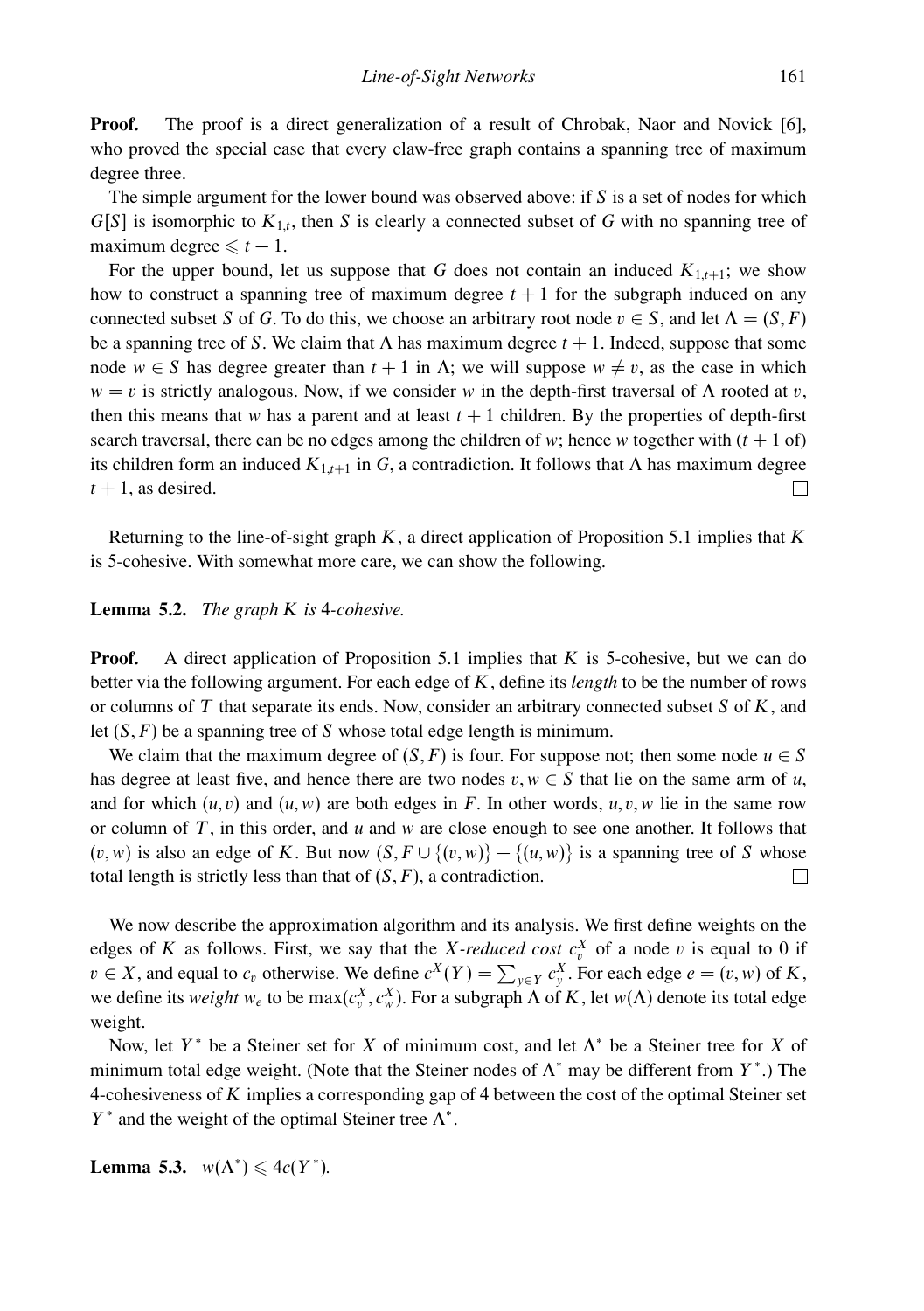**Proof.** Since  $X \cup Y^*$  is a connected subset of K, Lemma 5.2 implies that it has a spanning tree  $\overline{\Lambda}$  of maximum degree four. By the definition of the edge weights, each edge  $e = (v, w)$  of  $\overline{\Lambda}$ has the property that at least one of its ends has an *X*-reduced cost that is at least as large as *we*. We charge the weight of *e* to this end.

Each node in  $X \cup Y^*$  is charged for the cost of at most four edges, and hence  $w(\overline{\Lambda}) \leq 4c^X(X \cup$  $Y^*$ ) = 4*c*(*Y*<sup>\*</sup>). Since  $\overline{\Lambda}$  is a Steiner tree for *X*, and  $\Lambda^*$  is the Steiner tree for *X* of minimum total edge weight, we also have  $w(\Lambda^*) \leq w(\overline{\Lambda})$ , completing the proof. П

A Steiner tree whose edge weight is within a constant factor  $\gamma \leq 1.55$  of optimal can be computed in polynomial time via an algorithm from Robins and Zelikovsky [23]. Let  $\Lambda'$  be a Steiner tree for *X* computed using this algorithm. Let *Y'* be the Steiner nodes of  $\Lambda'$ . By charging the costs of nodes in  $Y'$  to the weights of distinct incident edges in  $\Lambda'$ , we have the following.

**Lemma 5.4.**  $c(Y') \leq w(\Lambda')$ .

**Proof.** We root  $\Lambda'$  at a node in X, and we charge the cost of each node in  $Y'$  to the incident edge leading toward the root in the rooted version of  $\Lambda'$ . The cost of each  $y \in Y'$  is thus charged to a distinct edge  $e(y)$  in  $\Lambda'$ , and by the definition of the edge weights, we have  $c_y \leq v_{e(y)}$ .

Finally, we use Y' as our Steiner set for *X*. Using Lemma 5.3 and Lemma 5.4, together with the approximation guarantee for the edge weight of  $\Lambda'$ , we obtain a bound of  $4\gamma \leq 6.2$  on  $c(Y')$ relative to the optimum  $c(Y^*)$ :

$$
c(Y') \leqslant w(\Lambda') \leqslant \gamma w(\Lambda^*) \leqslant 4\gamma c(Y^*).
$$

# **Acknowledgement**

We thank Geoffrey Grimmett and Agoston Pisztora for their advice on mixed percolation. We further thank a referee for a very thorough and helpful review.

# **References**

- [1] Alon, N. and Spencer, J. H. (2000) *The Probabilistic Method*, 2nd edn, Wiley.
- [2] Bettstetter, C. (2002) On the minimum node degree and connectivity of a wireless multihop network. In *Proc. 3rd ACM International Symposium on Mobile Ad Hoc Networking and Computing* (MobiHoc '02), pp. 80–91.
- [3] Bettstetter, C. (2004) On the connectivity of ad hoc networks. *The Computer Journal* (special issue on Mobile and Pervasive Computing) **47** 432–447.
- [4] Bollobás, B. (2001) *Random Graphs*, 2nd edn, Cambridge University Press.
- [5] Bollobás, B., Janson, S. and Riordan, O. Line-of-sight percolation. *Combin. Probab. Comput.*, this issue.
- [6] Chrobak, M., Naor, J. and Novick, M. Using bounded degree spanning trees in the design of efficient algorithms on claw-free graphs. In *Proc. Workshop on Algorithms and Data Structures*, Vol. 382 of *Lecture Notes in Computer Science*, pp. 147–162.
- [7] Deuschel, J. and Pisztora, A. (1996) Surface order large deviations for high-density percolation. *Probab. Theory Rel. Fields* **104** 467–482.